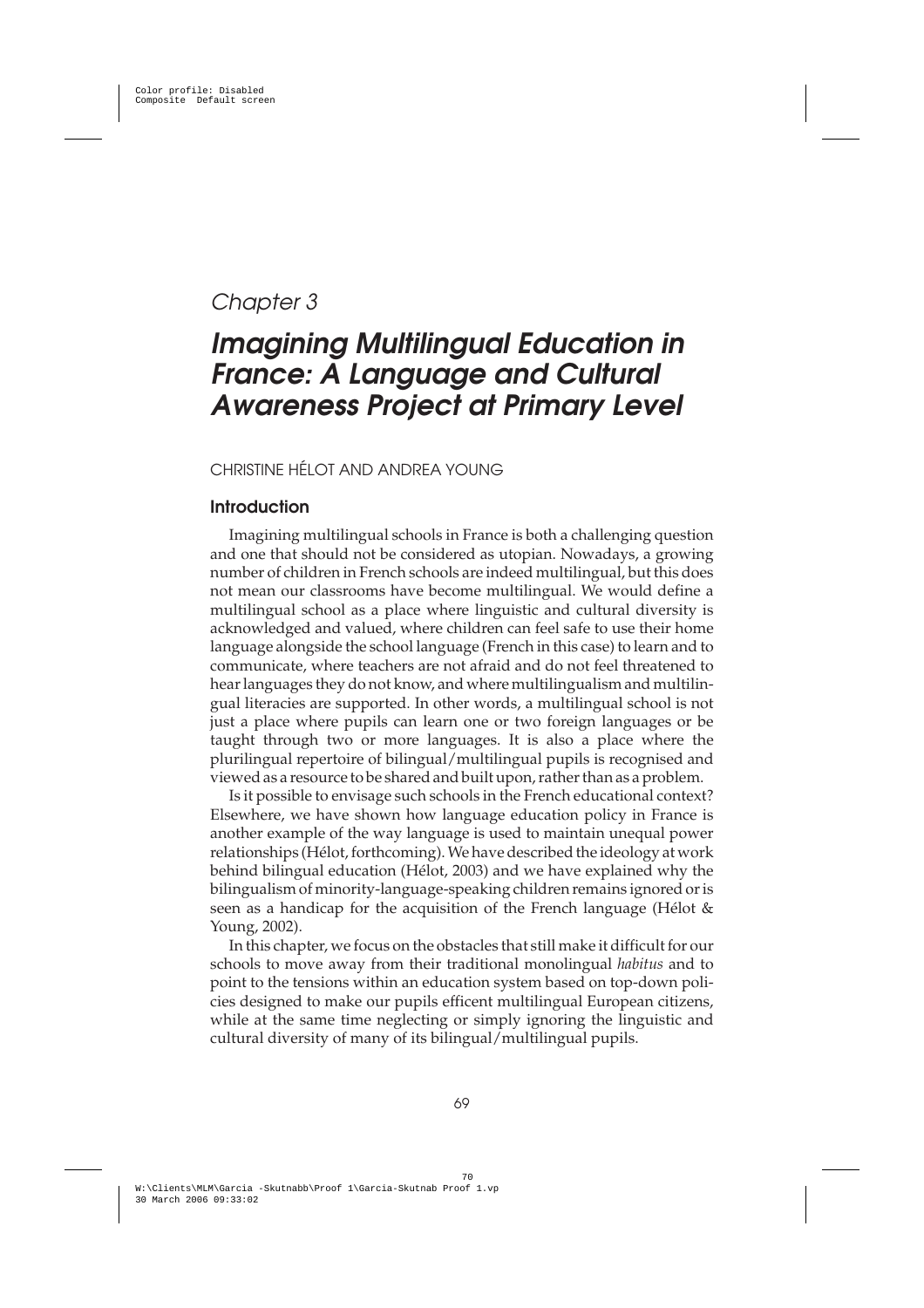With this in mind, we will describe how a *language awareness project* that involved the participation of parents made it possible for three teachers in a primary school in Alsace to adopt an inclusive approach to all the languages spoken by their pupils, to transform the linguistic and cultural diversity of their pupils into a learning resource, and to change their attitudes towards multilingualism. We will insist on the political dimension of the project that has helped this particular school deal with problems of racism by laying the foundations for a form of multilingual education aimed at very young learners, minority- and majority-language speakers together, bilinguals and monolinguals alike. As an example of good practice, the project also illustrates how parents and teachers can support one another to develop multilingual resources for today's classrooms and new pedagogical approaches to intercultural understanding. It also shows how, in the process, minority languages and cultures can be legitimised and minority language speakers empowered.

#### **Language Education in France**

To allow readers to grasp the full import of the language awareness project that we describe in this chapter, we need to mention some features of the French sociolinguistic context. As in many other countries in the world, the linguistic landscape of France is undeniably becoming more diversified, and this is proving to be a challenge not only for politicians, policy-makers and researchers, but for teachers as well. Indeed, it is not easy for teachers to deal with the increasing complexity of the linguistic situations of their pupils, particularly when they have to implement a topdown curriculum which, as far as languages are concerned, focuses on improving provision for the learning of dominant European languages at the expense of the great variety of languages spoken by many children at home which remain virtually ignored.

#### **Fighting the hegemony of English**

In the face of increasing globalisation and mobility of populations, the French education system has developed its own answers: by trying on the one hand to resist the overwhelming hegemony of the English language, and on the other, by looking for more efficient approaches to foreign language teaching (FLT). In order to fight the dominance of English, policymakers have used the concept of diversification  $-$  i.e. making sure a wide choice of languages is available in the curriculum at all levels. For instance, at primary level, children can theoretically choose between the following eight languages: Arabic, Chinese, English, German, Italian, Russian, Spanish and Portuguese (BO  $n^{\circ}4$ , 2002). But, in fact, most schools offer only English and sometimes a second language. On the whole, this policy has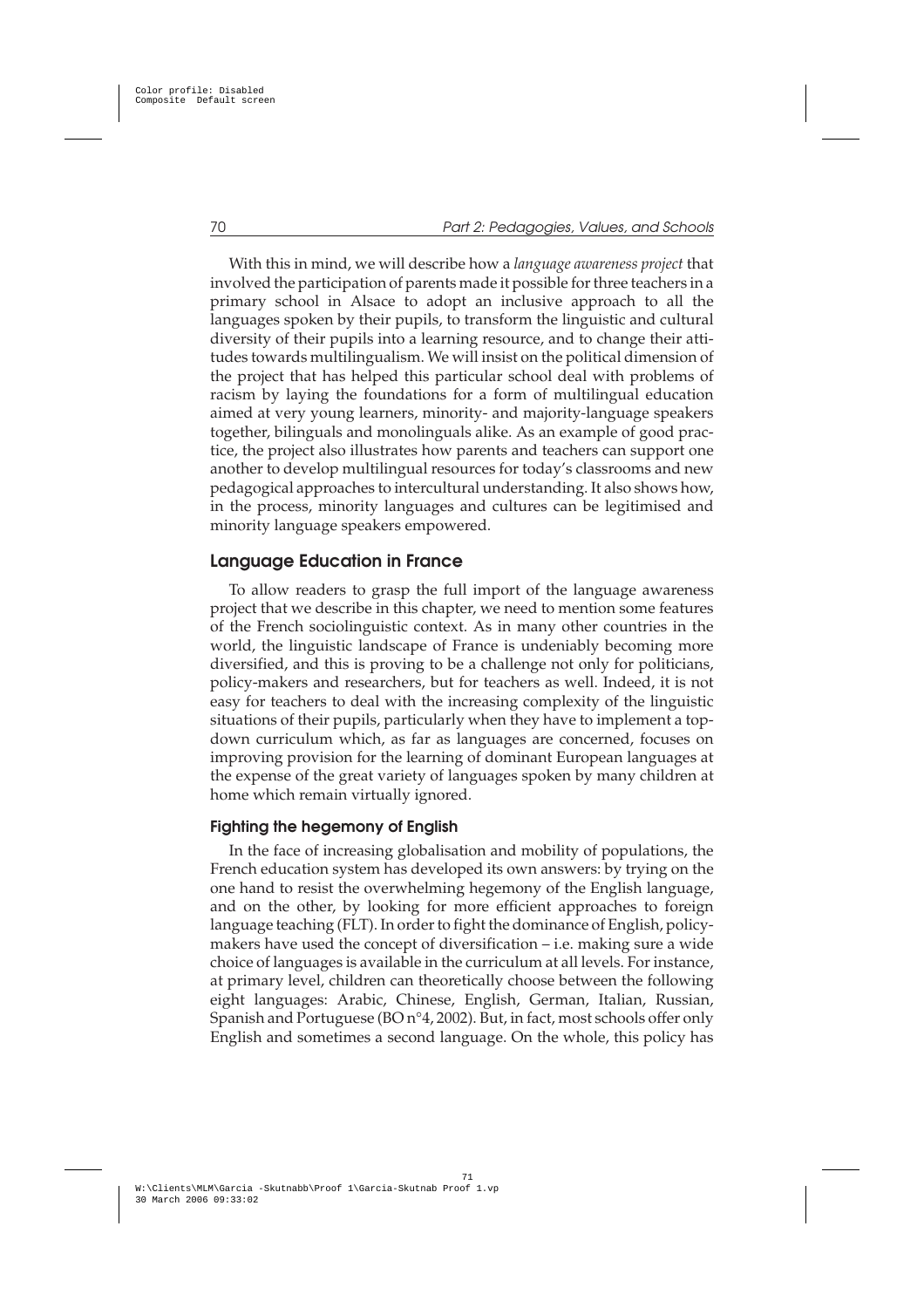not prevented the English language from being the favourite choice of most pupils, and this is also the case in secondary schools, universities and teacher teaching colleges.

The wide gap between policies that insist on diversification and the reality of provision at grass roots level, where the choice of languages is restricted, means that English dominates language education in France and leaves little space for other languages. But diversification was defended again recently (*Le Monde*, 2004) by the President against the plans of the Minister of Education to make English the only language available at primary school. The political tensions of the national context that underlie the choice of languages available in schools are mirrored at the local level with most parents wanting their children to learn English and policymakers trying under governmental pressure to combat its hegemony.

### **Republican values and cultural diversity in France**

This battle should also be understood within a political context where the protection of French in France, in Europe, and in the world is a priority and more of an issue than the protection of minority languages. This is not surprising. Bourdieu's analysis (1991) of the process of language domination, in which he traces the emergence of French as the 'national' language of post- Revolutionary France, is most useful to understand the specificity of the French sociolinguistic context. Bourdieu explains how the dominance of French was based on the vitiation of minority languages and how the French state education system has been one of the main agents for the spreading of the ideals of the French Revolution: uniformity and the extinction of particularism. This has meant that linguistic diversity not only had to be fought, but that the French language should be the single national language upon which the Republic was founded.

These Republican principles are still very central to the French State and to its education system. Most teachers are attached to these principles. Many of them believe that integration can take place only through the acquisition of the national language and that speaking minority languages at home slows down this process, thus hindering social cohesion.

It is only very recently that France has taken stock of the multiplicity of languages being spoken within its borders. In 1999 a national census (INED, 1999) revealed that one person in four had heard their parents speak a language other than French at home. In 2001, the General Delegation for the French Language', one of several organisations set up to protect the French language was renamed the 'General Delegation for the French Language *and the Languages of France*.1 In 2003 a report entitled *The Languages of France* (Cerquiglini, 2003) was published which conceded that French was no longer the only recognised language of the Republic. Another example of the breach into the myth of monolingualism in France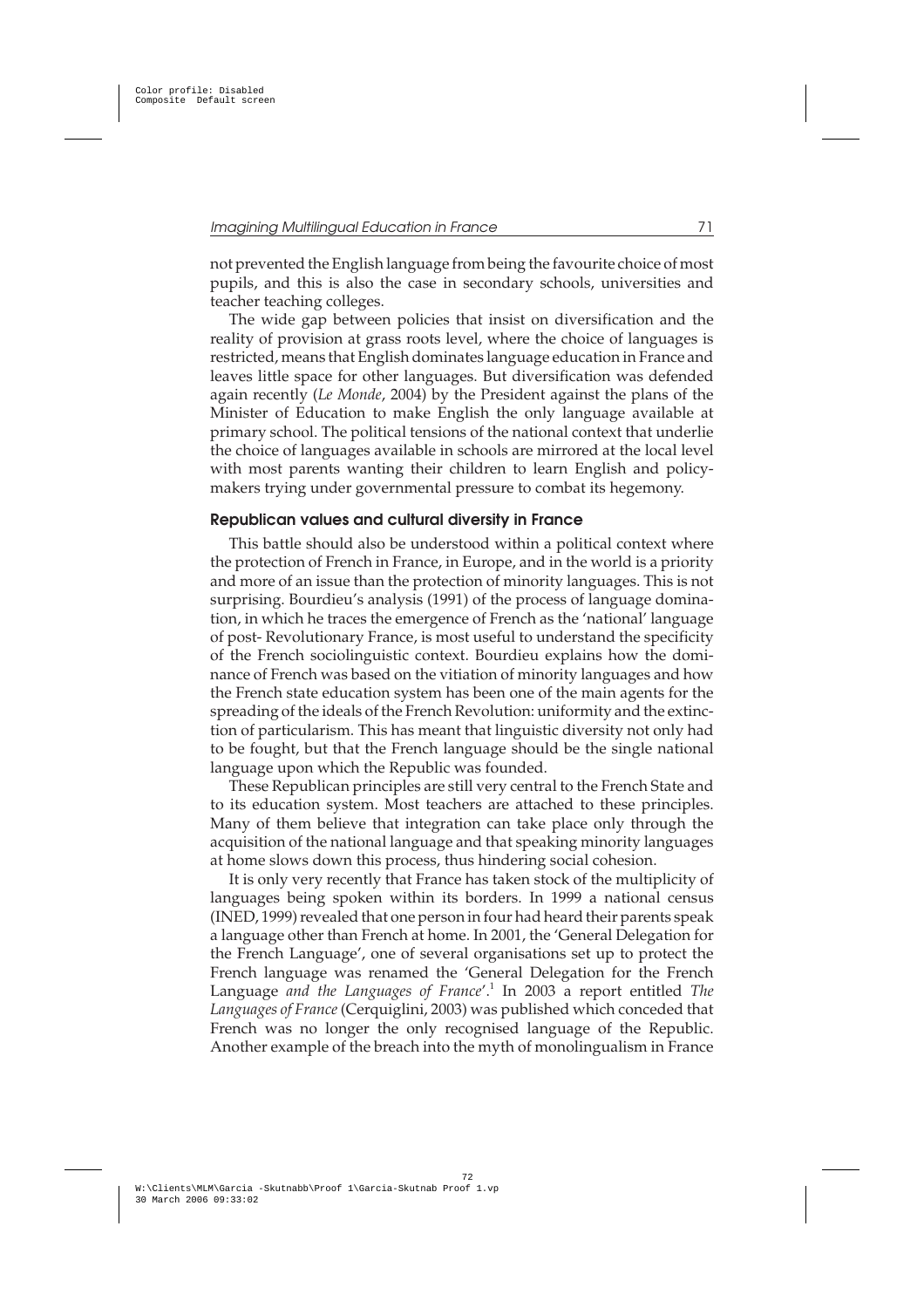is the declaration by former Minister of Education Jack Lang (2001) that Contrary to widespread belief, France is not a monolingual country. Fifteen years earlier, several studies by French sociolinguists (Vermes & Boutet, 1987) provided descriptions of multilingualism in France, but until now they have had little impact on educational policies..

Readers should also be reminded that the French education system is very centralised and hierarchical. Decisions are taken at ministerial level in Paris and circulated down to teachers through a monthly official bulletin. General and regional inspectors are responsible for the implementation of new policies. While teachers do have pedagogical freedom in their classrooms, the very ambitious curriculum leaves little room for innovation. Pedagogical innovations at grass roots level tend to remain confidential, and state-funded innovative programmes are often bogged down by bureaucracy. Most teachers are used to implementing top-down policies since they work under the authority of inspectors whose job it is to make sure such policies are put into practice.

This explains to a certain extent why French schools are still so entrenched in their monolingual and monocultural *habitus*. It has only very recently been recognised that the French model of integration has failed and that discrimination is widespread, including in schools. But teachers should not be blamed for their attitudes towards multilingualism: official texts and reports insist on the priority of the French language in every educational reform, and on the notion of integration, when in fact it is assimilation that has been taking place. Moreover, linguistic policies dealing with minority languages are rather ambiguous (Hélot, 2003).

As late as 1990, many primary teachers were very ambivalent towards the introduction of European foreign languages in the curriculum. Most of them felt that, in the case of minority language speakers, more time should be given to the acquisition of French rather than to a foreign language (FL). Telling them that France is no longer a monolingual country today is saying something that is self-evident; but asking them to change attitudes towards minority languages is going to take time, particularly when no extra measures or funding are provided to help them support the multilingual pupils in their classroom.

Even if more and more young student teachers are expressing a need for classes in French as a second language to support pupils whose home language is not French, we would argue that this is not enough to address the problems of intolerance and racism at the classroom level. It also means envisaging an approach aimed at supporting minority language pupils within the compensatory model, whereas what is needed is for teachers to acknowledge the special strengths of young bilingual learners (Bourne, 2003). In France, the latest curriculum for primary schools (MEN, 2003) hardly mentions the issue of increasing linguistic and cultural diversity, not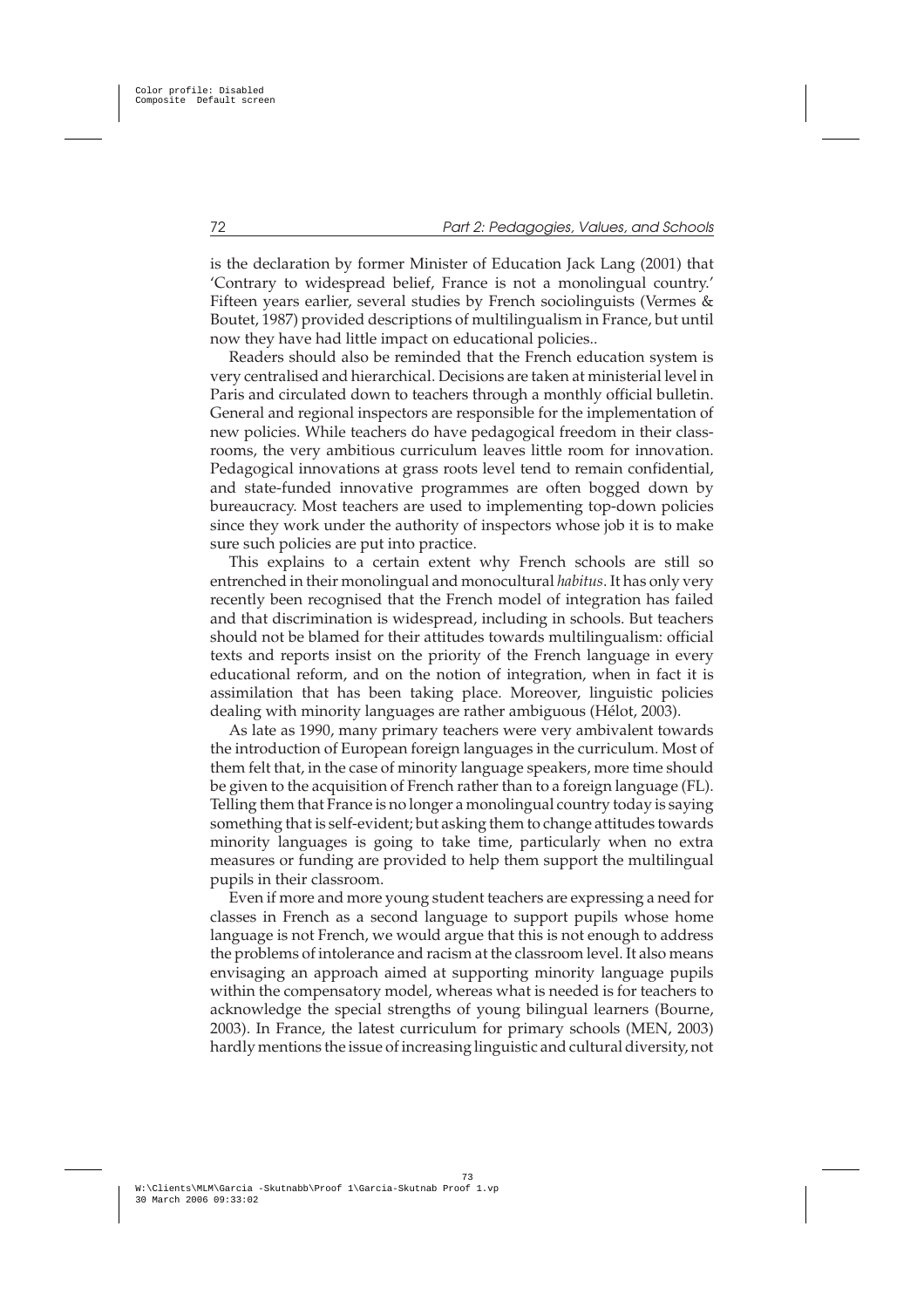even in the section entitled 'Living Together' which is about socialisation through schooling. Furthermore, even if one page (MEN, 2003: 90) deals for the first time with 'the case of pupils for whom French is not a mother tongue', the content of the directives are so ambiguous and confusing that it can only reinforce negative attitudes towards bilingualism (Hélot, 2003).

The ambiguity of the curriculum regarding bilingual pupils is an illustration of the hesitancy of policy-makers to envisage multilingualism as an asset rather than a handicap, especially when minority language speakers are concerned. In our opinion, it is also a refusal to take stock of the very real problems of discrimination and racism towards certain sectors of the population. For instance, third-generation immigrant children are still often referred to as 'children of foreign origin', when in fact many of them were born in France and hold French nationality. Varro (2003) is right when she questions the persistent and discriminatory use of this terminology and shows how it keeps these children outside of the mainstream and separate from their peers. Varro's analysis of the ambiguous terminology used in official educational documents and in the discourse of teachers, and of the way this points to the almost automatic association between learning difficulties and foreign origins makes a very strong point. Immigrant languages are still seen as a handicap for the acquisition of the school language, and therefore as a source of learning difficulties.

# **Extensive Language Learning**

Table 3.1 gives a summary of the provisions for extensive language teaching, that is, the teaching of languages other than French in the curriculum. A distinction is made between modern foreign languages (MFL), regional minority languages (RML) and immigrant minority languages (IML). It is not the purpose of this chapter to discuss the denominations used in French, but it is clear that they reflect ideological choices and reinforce a hierarchy that weighs in favour of dominant European languages.

Despite what looks like a wide choice of languages in theory, most pupils take one MFL at primary level and a second one at secondary. Very few of them choose a RML or an IML - for instance, recent figures show that only 0.9% of primary pupils take a regional language (RERS, 2003) so that the strong rhetoric of diversification in language learning translates very weakly on the ground.

Some effort has been made recently (MEN, 2003) to give better status to some minority languages by including them in the primary curriculum alongside European languages. However, this has had a counter-productive effect: these languages are now in competition with dominant European languages, since only very committed parents will choose Breton or Arabic before English. While these measures do have some symbolic value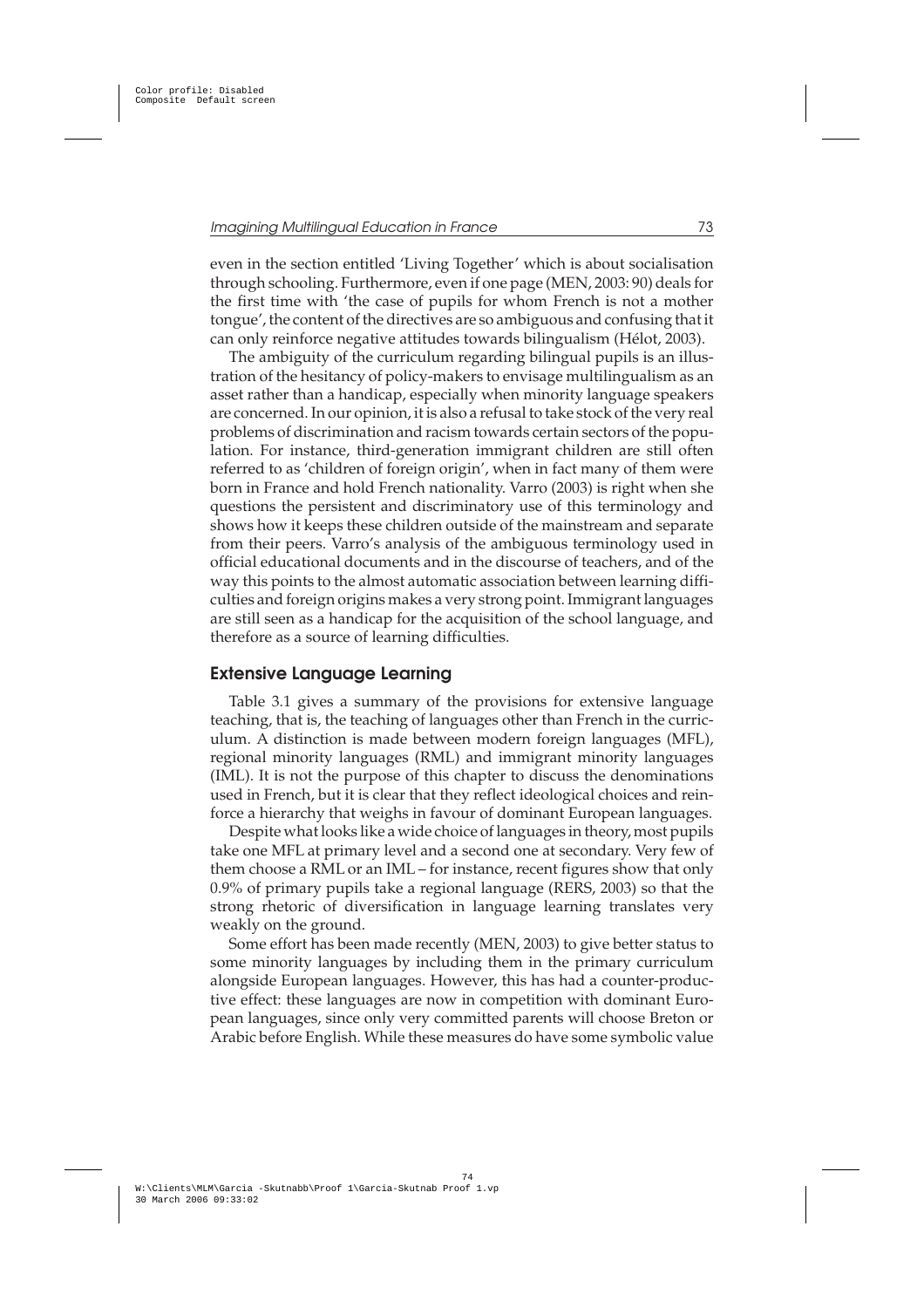| Type of language                  | <b>MFL</b>                                                                           | RML                                                                                                         | <b>IML</b>                                                                                         |
|-----------------------------------|--------------------------------------------------------------------------------------|-------------------------------------------------------------------------------------------------------------|----------------------------------------------------------------------------------------------------|
| Provision for<br>∣extensive model | Primary:<br>1 MFL compulsory<br>Secondary:<br>2nd MFL compulsory<br>3rd MFL optional | Primary:<br>1 RML optional (pupils<br>must take either an MFL<br>or an RML)<br>Secondary:<br>1 RML optional | Primary:<br>1 IML optional<br>Secondary:<br>1 IML optional (often<br>outside regular<br>timetable) |
| Target pupils                     | All pupils                                                                           | All pupils                                                                                                  | IML speakers only                                                                                  |
| Name of languages                 | Langues vivantes:<br>LV1, LV2, LV3                                                   | Langues et cultures<br>régionales                                                                           | Langues et cultures<br>d'origine                                                                   |
| Examples of<br>languages          | English, Spanish,<br>German, Italian,<br>Portuguese,*Arabic**                        | Basque, Breton,<br>Corsican, Catalan***                                                                     | Arabic, Turkish,<br>Polish, Serbo-Croat***                                                         |

**Table 3.1** Extensive language teaching in France (public sector)

\* These five are the most common MFLs, but there are many others.

\*\* Arabic was included in the MFL provision at the primary level in 1995, but has not been implemented. Only classical Arabic is offered at secondary level.

\*\*\* These are examples of the most common RML/IML languages, but there are others.

for minority languages, the recommended methodological approach shows a strong monolingual bias: for example, Arabic is supposed to be taught at beginners' level to all learners, which means the knowledge of children who speak this language at home is negated. Why should the model for the teaching of MFLs be the dominant model applied to RMLs and IMLs? If the notion of equality is behind such choices, it illustrates even more strongly that policy-makers envisage all learners as monolingual and that they are reluctant to acknowledge the multilingual repertoire of many of our pupils.

Furthermore, in the case of Arabic, implementation at the ground level has been so limited that one doubts the impact of the curriculum change on attitudes of teachers and parents. Hardly any classes of Arabic as a foreign language have been established in primary and secondary schools.

The status of IMLs and the provision for their teaching can be understood only in the light of our colonial past and the reluctance to deal with it. The Algerian war of independence in particular has left many wounds which are only slowly being healed today, half a century later (Stora, 2004). The very wide controversy around the recent law forbidding obvious religious signs in public schools is part of the same phenomenon. It reflects the failure to integrate people belonging to minorities from former French colonies (Dewitte, 1999). And one could also argue that collective amnesia is one of the reasons for the failure to come up with new policies concerning IMLs.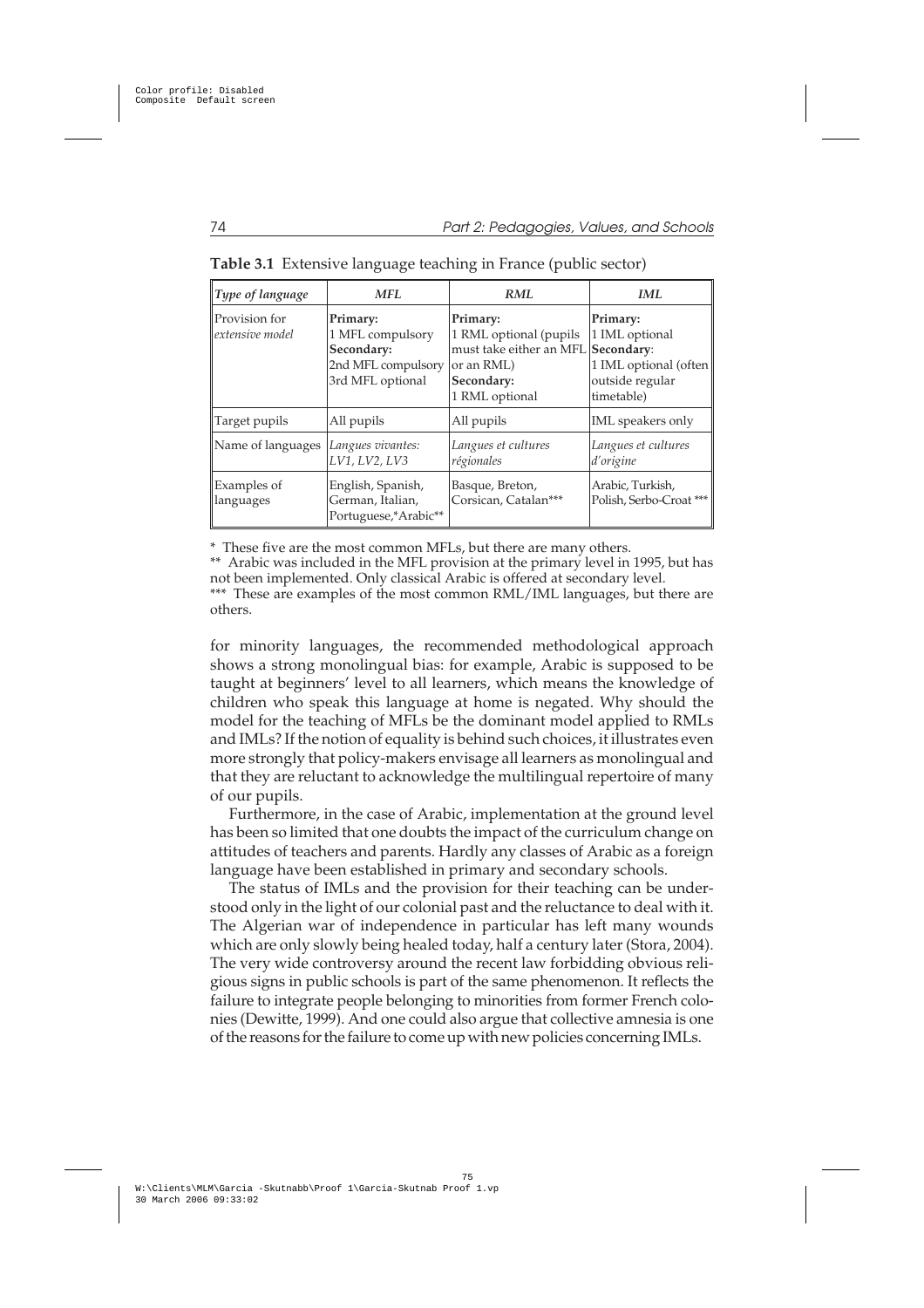It is striking that, in the midst of so many proposals to improve the teaching of MFLs over the past 14 years, so little progress has been achieved concretely for IML speakers in our schools. While new curricula for MFLs have been drawn up at primary and secondary level, and the importance of supporting RMLs has finally been recognised, IMLs have been left in limbo. The Senate report on FL teaching (Legendre, 2004) is another example of the way IMLs are marginalised: the report is 115 pages long and only 5 pages deal with IMLs, and only 3 languages are mentioned - Portuguese, Arabic and Berber.<sup>2</sup> The report states in bold type that knowledge of these languages is important for integration and to fight 'the humiliation felt by young speakers of Arabic (Legendre, 2004: 61). But then, it also insists on the economic advantages for France of its relationship with Arab countries. It quotes a previous report (Berque, 1985) which came to the same conclusions 20 years ago, yet very little has been done to improve the status of Arabic in our schools, and Berber does not figure anywhere.

#### **Bilingual Education in France**

As we have explained elsewhere (Hélot, 2003) bilingual education in France is viewed mainly as a way to improve foreign language learning for monolingual pupils and not as a means to support bilingual children to cope with the curriculum in their second language.

The same language categorisation shown in Table 3,1 applies to the different models of bilingual education available. Of course these models have a different history, but again, the main focus today is on dominant European languages for which the approach known as *Content and Language Integrated Learning* (CLIL) has been developed. CLIL is viewed as innovative because the FL is used as medium of instruction for one or two school subjects (Gajo, 2001; Baetens Bearsdmore, 1999). The appellation 'European section' stresses the fact that such classes are also meant for pupils to develop a stronger sense of European identity. The main problem with the implementation of this model is that it is élitist since children are assessed to enter such a programme. This means that only high achievers can avail themselves of bilingual education.

Table 3.2 shows that some progress has been made concerning  $RMLs<sup>3</sup>$ but it is only under European pressure that they have become better protected in legal terms and by affirmative educational policies. Moreover, the immersion model of bilingual education as it is known in Canada (Rebuffot, 1993) is available to all pupils in theory but only as partial immersion and only in regional minority languages. The total immersion model that was demanded by parents in order to redress the very low level of family transmission of RMLs was twice rejected by the Constitutional Court because it contradicts the priority guaranteed to the French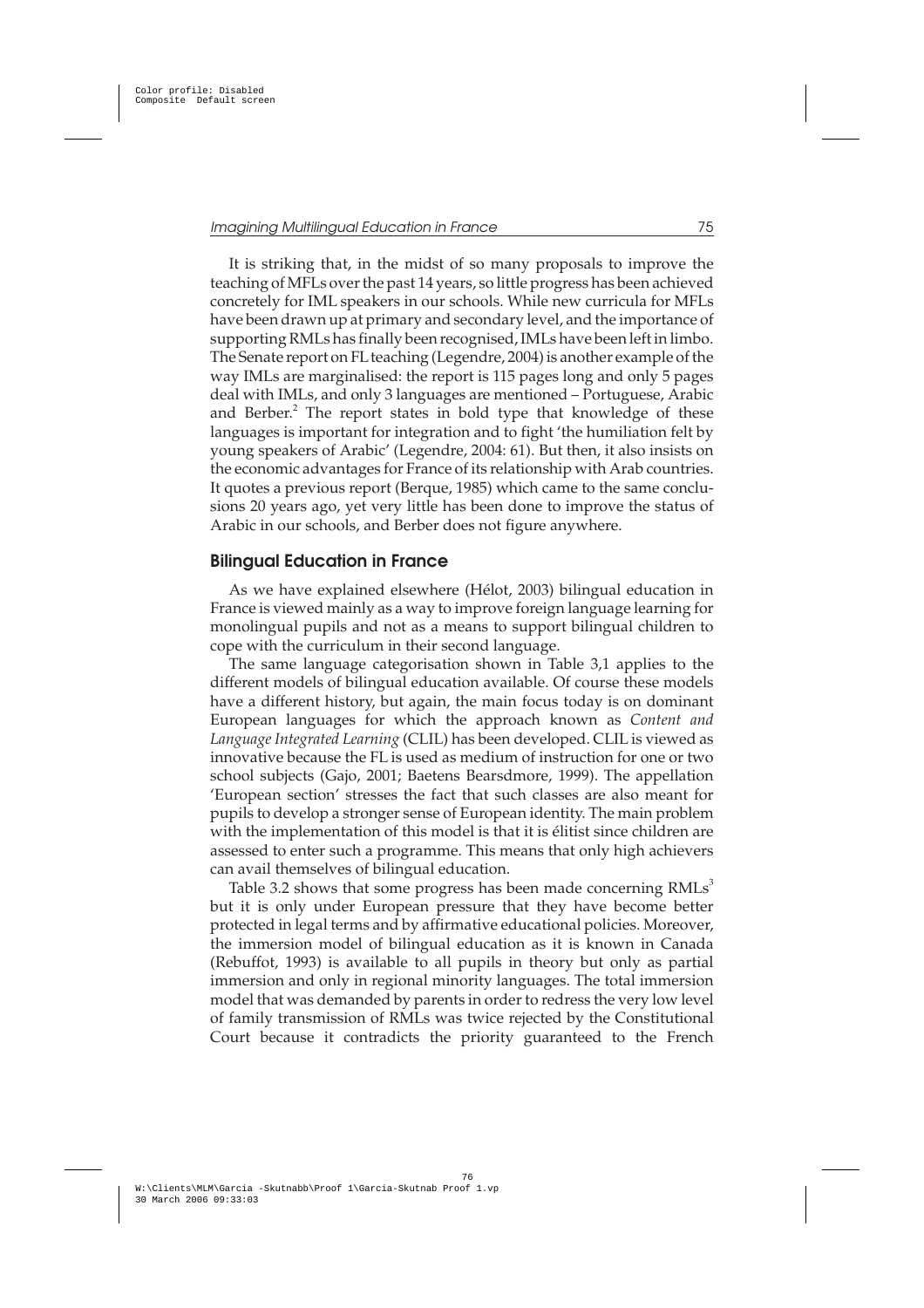#### 76 Part 2: Pedagogies, Values, and Schools

| Type of Language                                  | MFL                                                           | RML                                                           | IML                                                           |
|---------------------------------------------------|---------------------------------------------------------------|---------------------------------------------------------------|---------------------------------------------------------------|
| Type of bilingual<br>education                    | One or two subjects<br>taught through the<br>foreign language | Half curriculum in<br>French/half in RML                      | Possible to have one<br>or two subjects<br>taught through the |
| CLIL.                                             |                                                               | Partial immersion                                             | IML, but very rare.<br>CLIL possible in theory                |
| Languages                                         | English (dominant)<br>German, Spanish,<br>Italian             | Corsican, Breton,<br>Basque, Catalan,<br>Creole Occitan, etc. | Arabic, Russian,<br>Chinese, Vietnamese                       |
| Target pupils                                     | All pupils                                                    | All pupils in theory                                          | All pupils in theory                                          |
| Level                                             | Secondary only                                                | Primary & secondary<br>levels                                 | Secondary only.<br>Very rare                                  |
| Name of<br>programme                              | Sections européennes                                          | Classes bilingues                                             | Sections orientales                                           |
| Entry requirements<br>for bilingual<br>programmes | Assessment in maths<br>and French                             | No assessment.<br>Must join programme<br>as early as possible | No information<br>available                                   |

**Table 3.2** Bilingual education in France (public sector)

language. And immersion education is not available in MFLs because most parents would choose English first.

As to IMLs, the situation reflects again the wide gap between the rhetoric of official texts and the reality at school level. While 'Oriental Sections' were created at the same time (in 1992) as 'European Sections' for the so-called 'Oriental languages', such classes are very rare and few teachers and parents even know that they exist.

This situation is not very different from what prevails in other European countries. Extra and Yagmur's (2004: 18) research shows that 'At the European level, guidelines and directives regarding IMLs are scant and outdated. Indeed, IMLs are still too often considered by speakers of dominant languages and by policy-makers as obstacles to integration. This is particularly true in France where the Republican ideals of integration have played such an important part in educational policies and in the central role given to the French language at school.

It is against this background that we would like to present a school project where an alternative model of language education was developed. In this model languages were not categorised but envisaged in an inclusive approach, the knowledge of minority language speakers (pupils and parents) was valued and transformed into a learning resource for all, and monolingual pupils and teachers learned from bilingual children.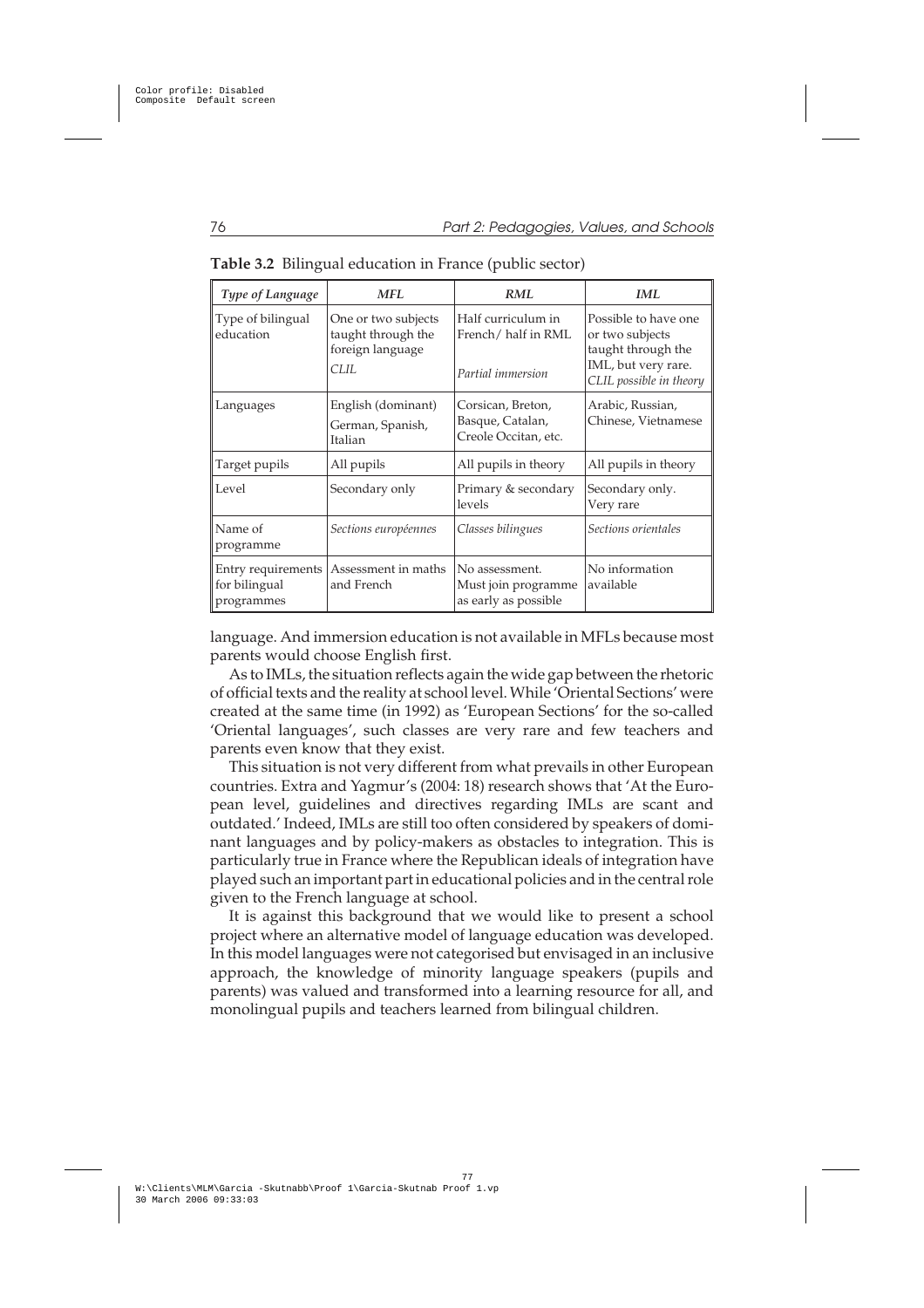# **The Didenheim School Project**

The project in Didenheim, in the province of Alsace, was not started with the idea of improving language teaching. While the teachers were aware of the lack of motivation for learning German as a foreign language among primary school students,<sup>4</sup> their aims were much broader. Firstly, they wanted to address the linguistic and cultural diversity present in their class in order to improve the climate in the school. Secondly, they wished to use diversity as a means to face and go beyond differences in order to built a common classroom culture of tolerance and openness towards others. Therefore, the objectives of the project were not language learning but learning to live together. The pupils' differences were no longer meant to be ignored or hidden but brought forward and shared with pupils, teachers and parents.

#### **The project's objectives**

The teachers' objectives were:

To bring the children into contact with other languages and to sensitise them to the use of languages, to familiarise the children with other cultures through the presentation of festivals, traditions, costumes, geography ... and last but not least to promote the acceptance of differences, to learn about others and to attempt to break down stereotypical misconceptions. (Minutes from school project meeting, 7/10/00; our translation)

Both dimensions of the project have been innovative in the French context, and especially the combined objectives of education about linguistic and cultural diversity for the development of tolerance and openness to others. We present it here as an example of good practice in the domain of anti-racist education in France, where the revival of ethnic or religious intolerance is being felt in schools as well as in society at large.

The project was set up in 2000 for three years and rubber stamped by the local inspector since all primary schools must propose school projects on various topics that are part of educational priorities. The teachers were aware that tackling problems of intolerance also involved reaching outside the school, and therefore based their project on parents' participation. All parents were simply asked whether they would like to come and present their language and culture to three classes of children aged six to nine, during Saturday morning sessions. Over a dozen parents volunteered and the children encountered 18 different languages and their related culture, through a very wide number of pedagogical activities prepared by parents in collaboration with teachers. As the project grew, exchange students from the local teacher education institute came to present Russian and Finnish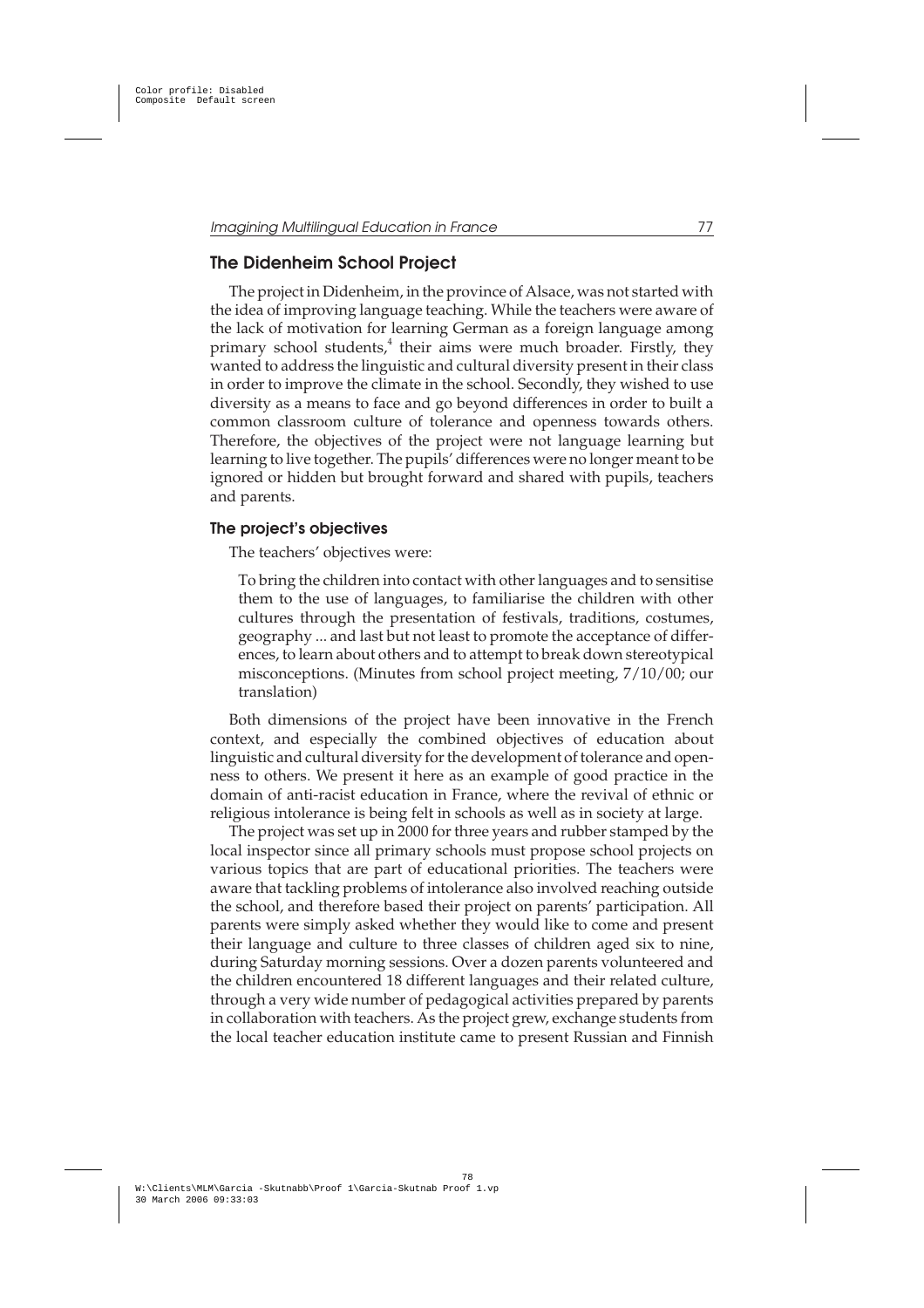for example, and sign language was offered by a hearing-impaired teacher and her interpreter.

It should be made clear that the project was started by the teachers themselves, and was not an experiment that we set up ourselves. Our analysis is based on participant observation, notes and video films taken over three years. Apart from suggesting the inclusion of sign language, and giving some legitimacy to the project because of our presence as researchers, the teachers and parents ran their project according to their own agenda.

#### **Language diversity in Didenheim: The home and school contexts**

Table 3.3 shows the discrepancy between the number of languages presented to the children through the project and the number of languages that, according to the primary curriculum, can be taught in the school. The middle column shows that even in a small school like Didenheim (approximately 90 children), the number and variety of languages spoken at home is much greater than what the school offers. It should also be explained that among the taught languages, only German is compulsory and taught to all children, although it is not spoken at home (Alsatian is). English was offered for one year only because it threatened the position of German in a region where the official policy is to give priority to the German language.

| Presented in the project    | Spoken at home | Taught at school |
|-----------------------------|----------------|------------------|
| Turkish                     | yes            | yes              |
| Moroccan Arabic             | yes            | yes              |
| English                     | yes            | (yes)            |
| Polish                      | yes            | yes              |
| German                      | no             | yes              |
| Spanish                     | yes            | no               |
| Berber                      | yes            | no               |
| <b>Brazilian Portuguese</b> | yes            | no               |
| Serbo-Croat                 | yes            | no               |
| Mandarin                    | yes            | no               |
| Italian                     | yes            | no               |
| Alsatian                    | yes            | no               |
| Vietnamese                  | yes            | no               |
| Malay                       | yes            | no               |
| Japanese                    | no             | no               |
| French sign language        | no             | no               |
| Russian                     | no             | no               |
| Finnish                     | no             | no               |

|  | Table 3.3 Languages in Didenheim |  |
|--|----------------------------------|--|
|--|----------------------------------|--|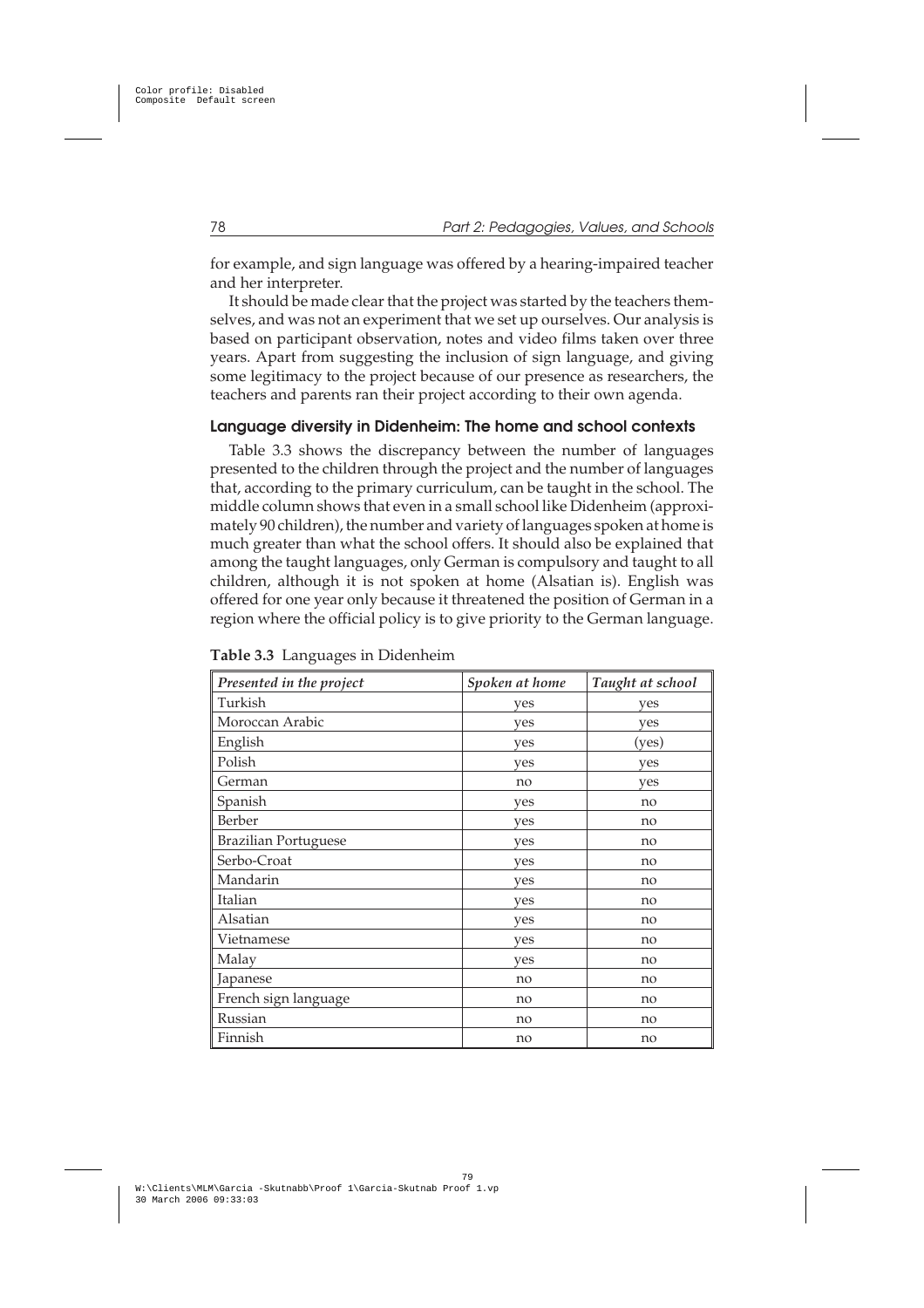As to the teaching of Moroccan Arabic, Turkish and Polish, the classes are optional and restricted to children whose parents belong to these 'origins'.

In the school project, on the other hand, languages were not used to separate children: all the pupils were presented with the 18 languages, whether they spoke them at home or not. Indeed one of the objectives of the project was to legitimise home languages, to give all languages equality of status. Teachers went beyond the categorisation imposed by the curriculum and took an unusual stance: they decided on their own language policy for the three classes involved in the project.

# **Language awareness: An alternative and complementary approach to language learning**

It should be made clear, however, that the model of language education implemented in Didenheim is very different from models whose aim is language learning. The model described here is known under the English label of language awareness (Hawkins, 1984) and in French as *éveil aux langues* (Candelier, 2003a) or *éducation et ouverture aux langues* (Perregaux *et al*., 2003).

Language awareness (LA) does not mean learning a multiplicity of languages, but coming into contact with many different languages in order to understand the way language works and the function of languages in society. Thus it is not language learning, it is not bilingual education, and it is not mother-tongue teaching; but it has implications for bilingual pupils and for pupils who speak minority languages because it gives a place and a space to languages which are usually ignored in the mainstream classroom. LA is based on the principle that monolingual pupils should be exposed to linguistic and cultural diversity, and not just through learning one dominant FL. They should also come to understand that some of their peers speak more than one language and know different cultures, and that multilingualism is much more of an asset than a disadvantage.

The way the teachers in Didenheim implemented the LA approach was of course influenced by their original objective - parents' participation was crucial to the project. This had many positive consequences. First of all, it meant the languages were presented in their social settings and linked to the culture of the speakers who use them, as well as to their personal history (for example, the reasons why they migrated were discussed). Understanding cultural diversity was as important as discovering linguistic diversity. We have explained elsewhere how stereotypes can be overcome through meeting real people and engaging in dialogue with them (Young & Hélot, 2003).

#### **What happened during the language awareness lessons?**

The children loved the activities and looked forward to their Saturday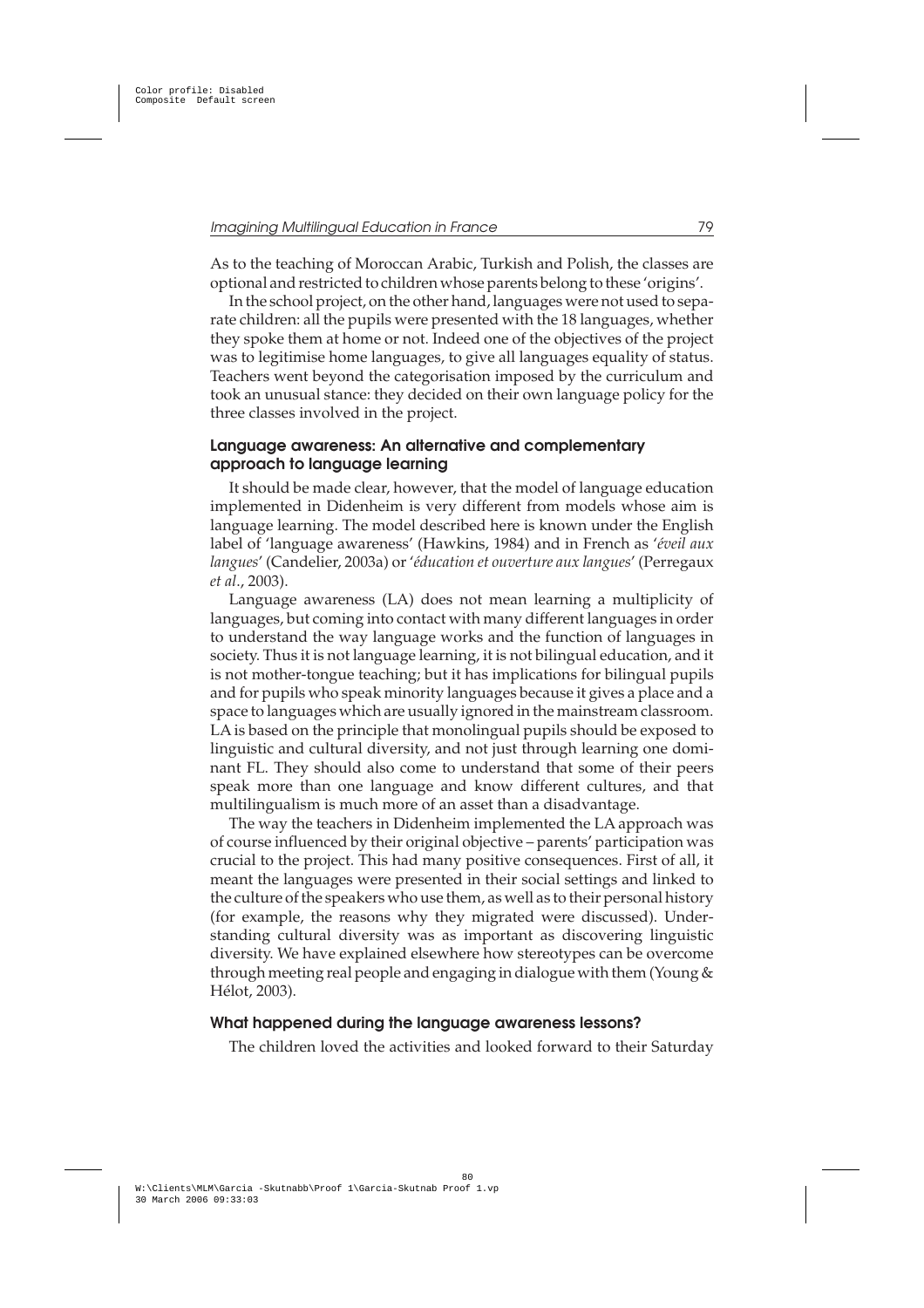80 **Part 2: Pedagogies, Values, and Schools** 

morning sessions with great curiosity. Which language is it this morning? they were heard to ask in the schoolyard. They were very curious and very keen to discover languages they had never encountered before. They had no difficulties repeating tones in Mandarin Chinese and really enjoyed using the language in songs with actions. They were quick to notice the same ideograms being used in different contexts (the *Happy* Birthday song and *Happy* New Year written on the board). They loved practicing new sounds like the /r/ phoneme in Spanish, or repeating new words such as the Spanish 'azul' whose sound they took great delight in reproducing. While hesitant at first to use Alsatian, the local German dialect, in the classroom, they went on to sing enthusiastically, and when asked which words they liked in that language they showed no hesitation in producing all the words or expressions they knew. One pupil also asked why Alsatian was called a 'dialect' and not a language.

After watching a film about a school in Finland, the children wanted to know whether there were class reps in that country, as there are in their school in France. During the Vietnamese sessions they were not afraid to ask the Vietnamese mother why the colour of her skin was different, and why she had come to France. They also questioned her about the war. Sign language was met with awe, an impressive silence and full attention. Many very pertinent questions were asked: Is the same sign language used all over the world? How do you answer the telephone when you are deaf? How does one learn sign language? Who taught you sign language? etc. Pupils also manifested an almost immediate desire to learn some of the signs in order to communicate with the hearing-impaired teacher.

Berber presented the opportunity for one child to state with pride that it was the language of his absent father. Moroccan Arabic was discovered by the pupils to the sound of Moroccan music accompanied with mint tea and special cakes prepared by the Moroccan mother. The Italian lesson consisted in making pizzas from a recipe in Italian and working out the meaning of words through comparison with French. Turkish had a particular impact on the Turkish-speaking children who witnessed a Turkish mother in the role of teacher, their own teacher learning their home language and their peers learning about everyday life in Turkey. One child heard his name being pronounced correctly for the first time in front of his peers and his teacher. The teacher became aware that serious mispronunciation of a first name can rob a pupil of his identity.

The video recordings show how much the Turkish children's behaviour in the class changed after the sessions of Turkish language and culture. The words of one of the teachers are significant: Now they exist in the class, before they did not really exist.' What she meant was that the children made their presence felt, that they had their hands up and participated much more in class activities. In other words that they found their voice in French once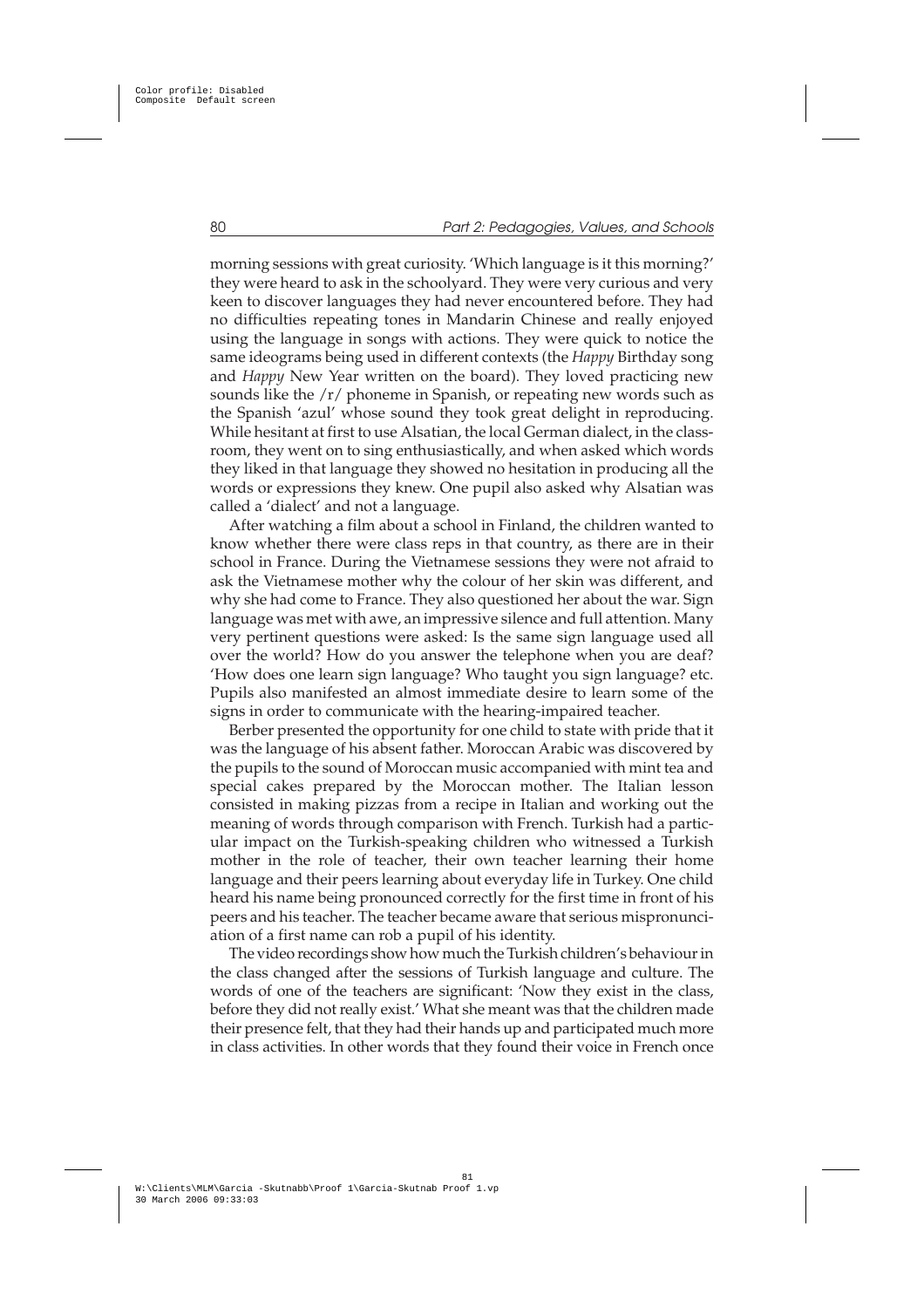their homelanguage had been acknowledgedin their school. The project was also much talked about in the Turkish community, who welcomed it because such collaboration is still very rare in French primary schools.

More generally, most pupils were interested in knowing how the adults in front of them had learnt French, for example 'Is it difficult to learn French when you are Chinese?' They were very quick to make comparisons with French. When it was explained to the children that in Finnish all written letters are pronounced, one child concluded that, unlike French, it must be very easy to learn to read in Finnish. Told about reading in Arabic from right to left, they asked about Berber and whether it was the same for that language. Shown the alphabet in Russian, the children had no problems picking the identical letters to the Latin alphabet and working out the different ones. One pupil asked how to say 'I love you' in Russian, and the whole class at once wrote it down in their copybooks, in order to be able to use the expression.

Again and again their questions showed their thirst for knowledge about language and languages once the programme had started, as well as about the people who speak these languages. During the week, the teachers made sure to include in other school subjects some aspects of the language and culture presented the previous Saturday. For example, bilingual tales were read in French with the original language shown to the children. And art lessons included calligraphy work in Cyrillic or Arabic script.

The variety and richness of the activities prepared by the parents provide an example of what a language awareness curriculum for young children can include - from singing to cooking, to learning different rules of politeness, to human geography, history of migration, reading and writing, learning to listen to new sounds to differentiate them, finding clues to understand a language close to French, and, last but not least, feeling respect for languages spoken by one's peers.

#### **Teachers and parents co-constructing knowledge about multilingualism and cultural diversity**

Our evaluation so far has concentrated on the social dimension of the project and how relationships have changed in the school and even outside the school. While not all problems of intolerance between the children are solved, the teachers have noticed marked progress in the attitudes of their pupils towards the minority language speakers, as well as a readiness in all children to use the languages they can remember whenever a special event takes place. A child's birthday, for example, now means that *Happy Birthday* is sung in several languages, including sign language, which the children rarely forget. An outing on a pedagogical farm will give rise to questions about language and language use of the farmer. As a Turkish mother explained the during the final interviews: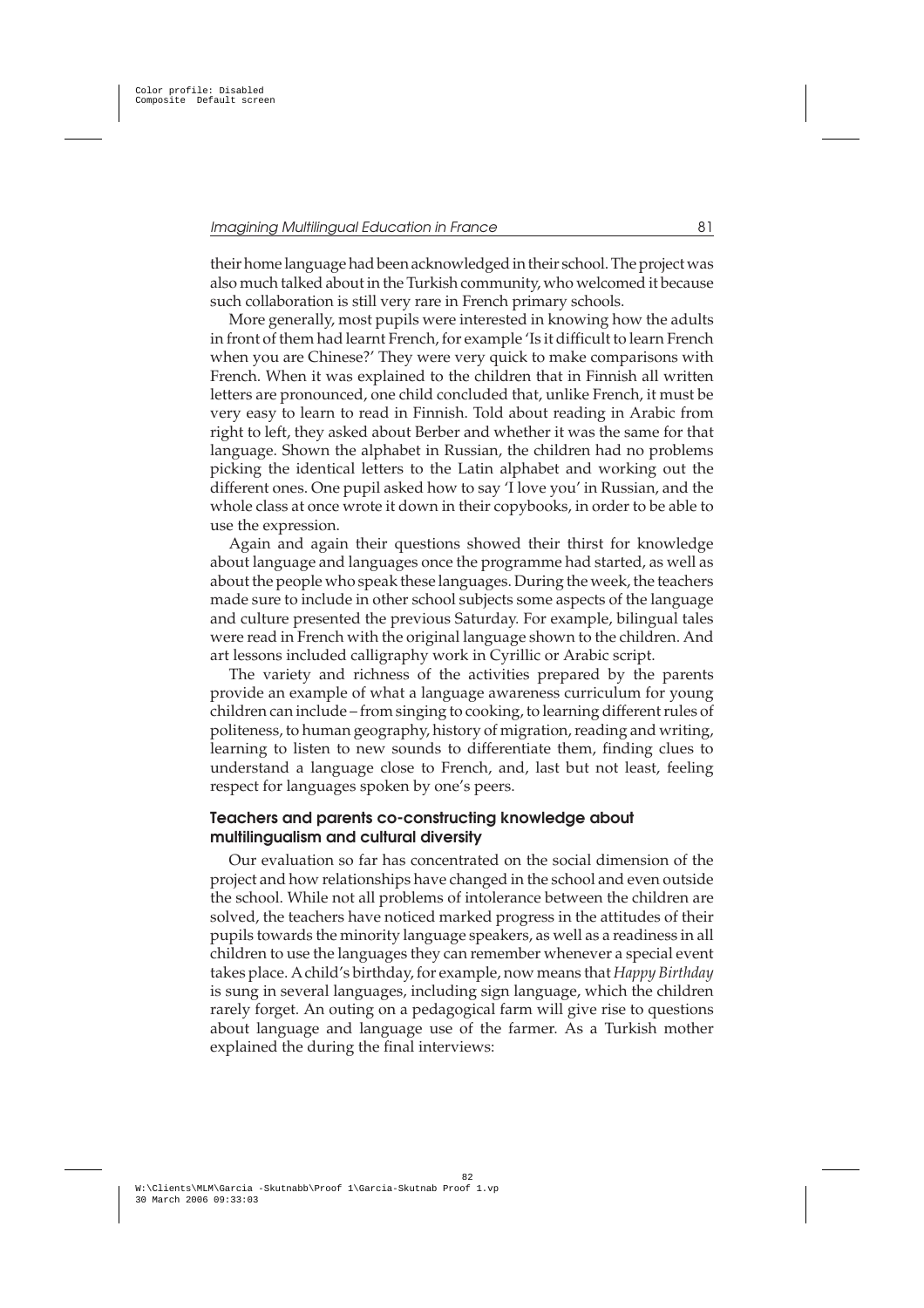Before, my children had problems with other children, but since I have given the class about Turkish, everytime we meet children from the class, they say to me, they want to speak to me, but before it was different, now they even say the word, they say 'merhaba', some of them say hello, I'm happy.

These examples show that not only has the *habitus* of the school changed but children also show more open attitudes outside the school. Up to a certain point, the school has begun 'to sow the seeds of multilingualism' (Skutnabb-Kangas, 2004). It has become inclusive of linguistic and cultural diversity, teachers and pupils are now aware that multilingualism is part of our world and that one should learn to value it. But it should be stressed that this transformation came about as a result of the collaboration between teachers and parents. While knowledge about various languages and cultures could be laid out in a book, a recording, pictures or film, in Didenheim the parents' participation made all the difference. The meals prepared and shared together, the personal photographs and objects brought in, the traditional clothes the children tried on, the sand from the Moroccan desert which the children could touch, the personal testimonies of migration, meant that the pupils and their teachers had a direct experience of diversity. We know how important this is at primary level where new knowledge needs to be contextualised.

Moreover, the parents' participation was decisive for other reasons. It showed the teachers that a collaborative approach could be developed, and it showed the parents that the teachers needed them and that they could take part in their children's education. Through the project, the parents' linguistic and cultural knowledge and heritage became a source of learning in the eyes of all the children, as well as in the eyes of the teachers. In the final interviews, some children commented on the role of parents: 'It's good that other people come to our class because the teacher does not come from other countries'; 'We understand better when it's outside people who come to present their languages'; 'My mother, she knows more than the teacher'.

Parents' are also very positive about their own participation and they testify to the change of attitudes in their children towards their home language. For example, a Berber mother told us:

It's clear my son is very proud that his mother came into the class. He does not say it, but he asked, would I go back, and was disappointed when I said no ... but now he looks at books of poetry in Arabic at home, he did not do that before.

Through the teachers' trust and support, many parents felt empowered and changed their relationship to the school. They invested a lot of time and energy on their preparations, attended evaluation meetings after their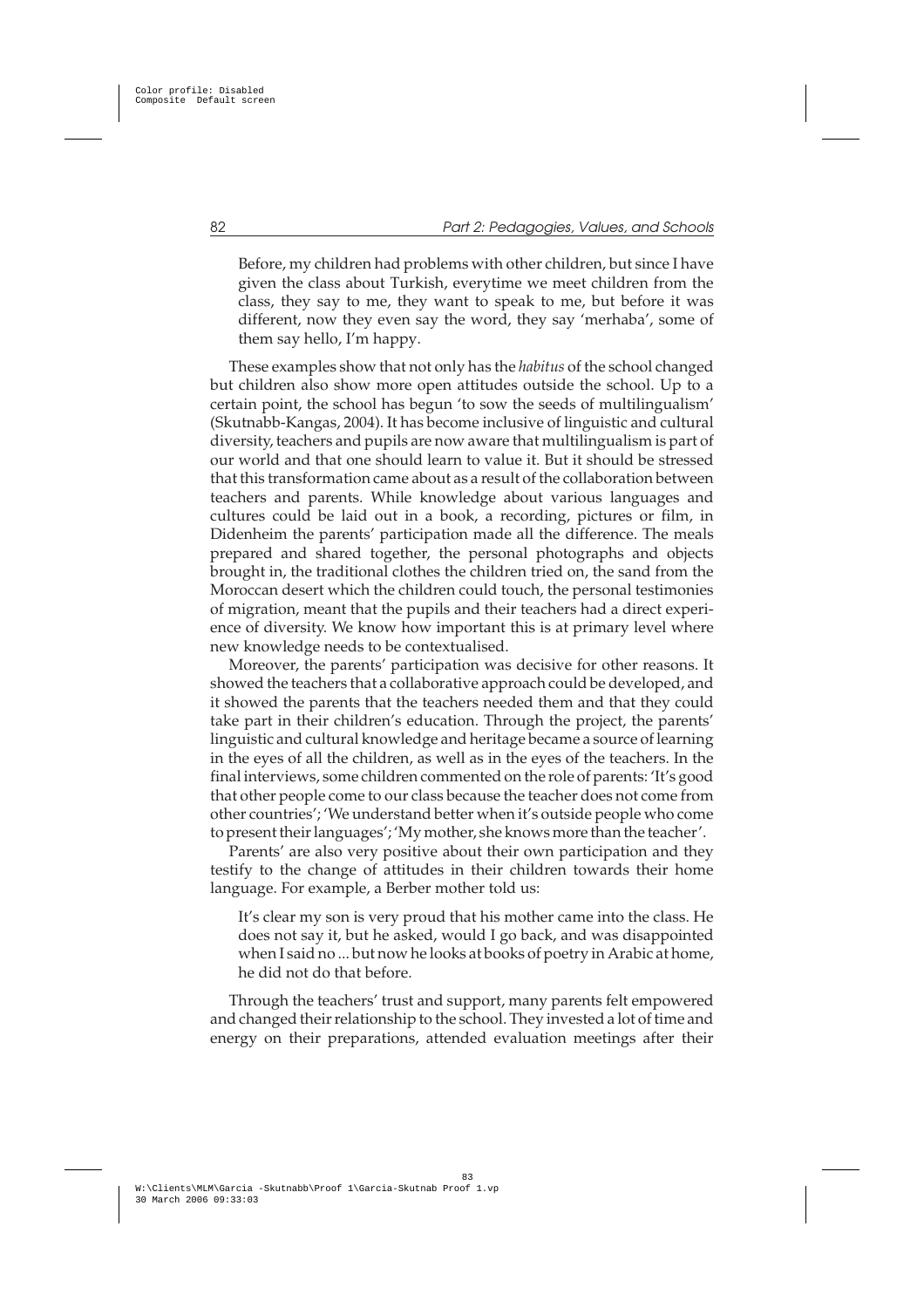sessions, and supported the parents who had to present the next session. They also learned to overcome their fear of being in front of a group of children, as well as being watched by teachers and filmed by researchers. In the final interviews they all said how much better they understood the workload of teachers and their professionalism.

As a result of the close collaboration with teachers, the gap between home cultures and the school culture was reduced. Parents who were previously reluctant to approach the school became part of a real pedagogical project that is quite different from an after-school or end-of-term activity. In the words of one of the teachers 'the walls of the school have come down,' and so have the barriers of the national language and culture. The languages spoken at home became a collective resource for all: pupils, teachers, parents and researchers. But beyond the celebration of diversity, something else was constructed. As explained by the Year 2 teacher:

I think we tried to take the differences, to focus on them, on the good aspect of differences and how enriching it can be ... the cultural aspects were so different from our culture, but there is also everything we live together, we build the history of the class together with the children who are rich from their own experiences, their personal culture, but we put all this together to build a common history for our class.

What is particularly interesting in this comment is the fact that the teacher is able to envisage differences and universality in a complementary fashion. On the one hand, she questions the basic principles of our education system by focusing on differences, but on the other, she strengthens the common ground on which she wants the children to learn. She sees her class as a small community of learners who need to understand what it means to live and work together. In other words the project is not about singling out particular pupils because of their home background, but is aimed at integrating linguistic and cultural differences into the construction of a common history for the class.

This aspect of the project shows that the process of socialisation at school can include a plurilingual dimension. Even if not all children speak a language other than the school language, the acknowledgement of their peers' home languages and the pedagogical activities carried out in a wide choice of languages transform the class into a multilingual space that is shared by everybody and where no one feels excluded because of his language or her culture. This is fundamentally different from FLT classes where everyone learns one dominant language and no reference is made to the other languages known by some of the pupils.

In Didenheim, before the project started, the children left their home language outside the school gate. Now they see it as part of the school curriculum. It is important to state once more that LA activities target all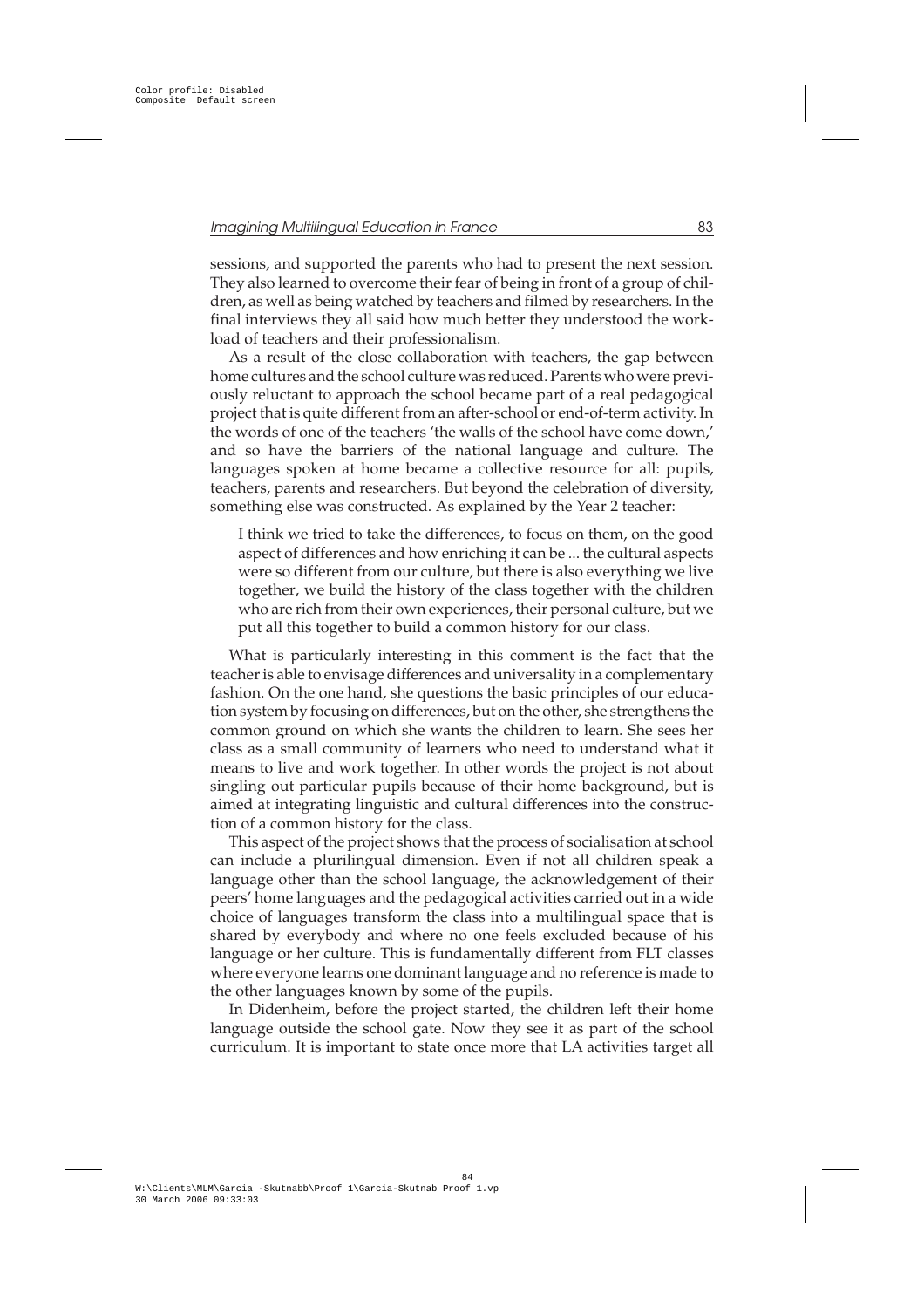pupils, not just bilingual pupils, because monolingual children also need to distance themselves from their own language – which is also the school language. This was expressed in a felicitous way when a first year Didenheim pupil asked after several sessions of different languages, 'Is French also a language then?

We are well aware that bilingual learners need much more support than LA activities to develop their competence in both their languages in order to cope with the cognitive demands of the primary curriculum (Cummins, 1981, 1984; Skutnabb-Kangas 1981; Skutnabb-Kangas and Cummins, 1988). But how can we have bilingual education programmes when there are so many different languages in a class? We agree with Bourne (2003) who argues that mainstream teachers must address the question of linguistic and cultural diversity.

The inclusion of bilingual books in the school library is an example of the way multilingualism is now concretely present. The project could be taken further and encompass support for bilingual literacy with the help of parents. For, although the Didenheim teachers cannot help their pupils to learn to read in their first language, they have now given their bilingual pupils resources to work with at home. This is all the more feasible because the teachers now value parents' support and have changed their attitudes towards their bilingual pupils' L1. The Year 2 teacher explains her position thus:

I have to admit my position has changed on this subject: one is quick to think that speaking French at home means the child will learn French faster. Well, it's true that this year, through the project and everything that was put into place in this school, we became aware of the importance of knowing one's mother tongue before acquiring anything else, so, yes, my opinion has changed on this matter.

In France, where the priority of the national language is so central, and where it is seen as the major instrument of integration, most teachers are hesitant to make it possible for the home languages of their pupils to be legitimised. In Didenheim, the teachers decided to go beyond the topdown curriculum (which imposes one foreign language at primary) in order to embrace the linguistic diversity of their pupils. In this way they created possibilities for many languages rather than restricting them. And, within the LA approach, the more languages the better, because the more diversity, the more the children can be motivated to learn – not only dominant languages, but the languages of their family, their neighbours, or distant people. LA activities are also particularly suited to classrooms where a multiplicity of languages is present because, the more languages are in contact, the more comparisons can be made and the more obvious the relativity of cultural practices becomes.

85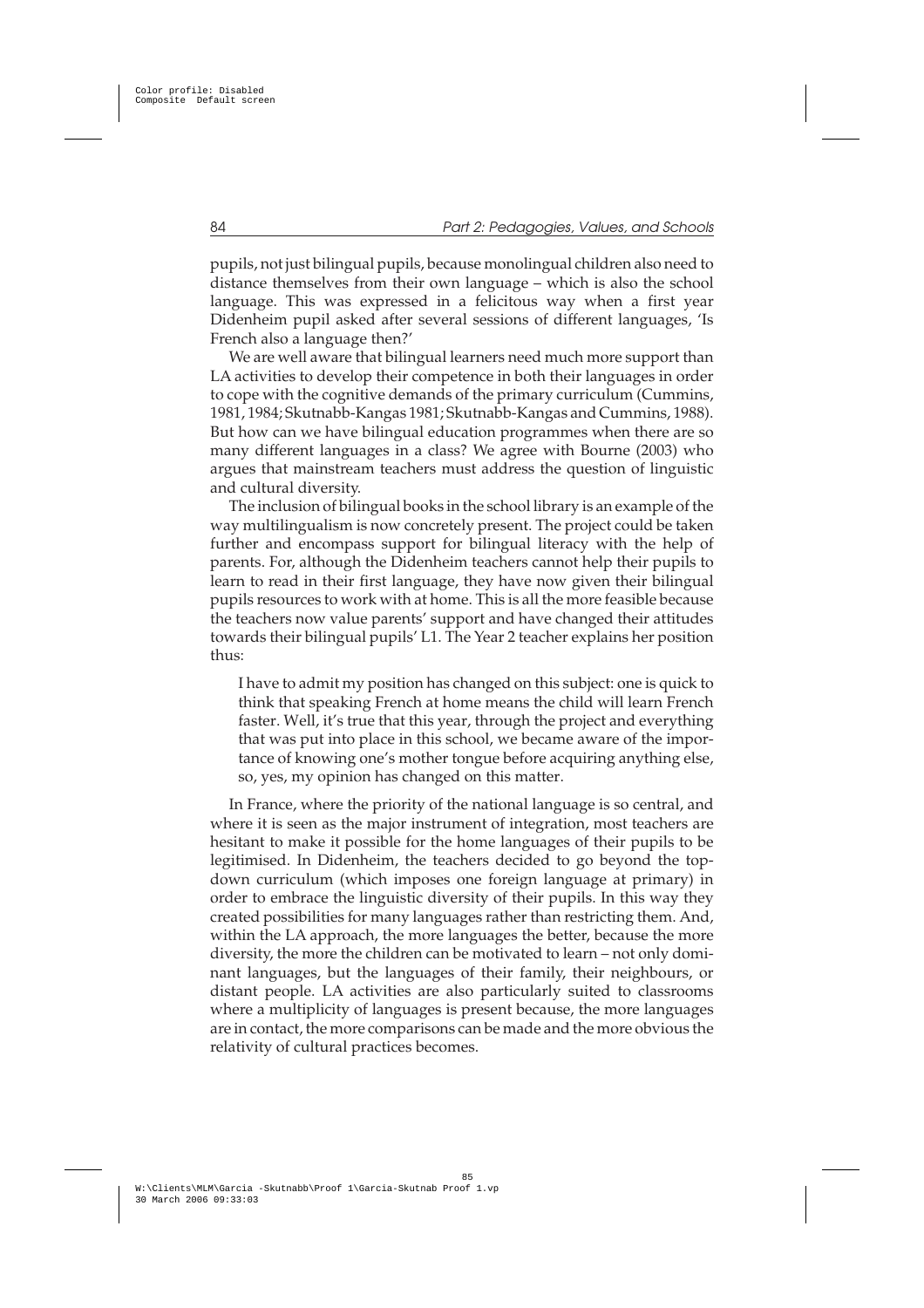In their own way, these teachers questioned the power relationships at work in the education system. They gave equal place and equal status to all languages. They legitimised their pupils' home knowledge and the knowledge of their parents. They were not afraid to switch places with parents and put themselves in the situation of learners. They even went further in the sense that they were able to transform the common perception of minority languages and cultures from being a problem into being learning resources (Ruiz, 1984a).

# **Language Awareness and Teacher Education**

The Didenheim experience gives us plenty to think about on the subject of teacher education. Firstly, we should remember that teachers are often constrained by the limits of their curriculum but, when faced with everyday problems such as racism, they are quicker to react and devise pedagogical solutions than policy-makers are. We believe, like Cummins (2000), that real changes happen at the school level, and that educators have a choice even within a constricted context. Therefore, it is most important for researchers to analyse the way teachers are coping with the linguistic and cultural diversity of their pupils and to report on projects such as the Didenheim school where, even in a strongly monolingual instructional context, the teachers were able to create an environment that not only acknowledged minority languages but legitimised them.

We should add that none of the three teachers involved in the Didenheim project felt they had the competence to teach a FL (neither English nor German). Even if FLT is an obligatory component of the curriculum, many primary teachers, well aware of the importance of offering a good phonological model to young learners, do not feel confident enough to teach a FL. While they have no choice but to take the FLT didactic courses when they are training, we believe that introducing them to the principles of LAwould be more profitable to them. For whether they are going to teach a FL or not, teachers need to understand the complexity of linguistic situations some of their pupils are experiencing.

While the didactics of FLs deal with the learning of only one FL envisaged from a monolingual point of view, LA activities as they have been developed in the best-known European projects (Candelier, 2003b; Perregaux *et al*., 2003), deal with as many as 70 different languages. Of course, the objectives of the two models are not the same, but they could be envisaged as complementary. And yet, how can one work on the cultural objectives of 'otherness' (Roberts *et al.*, 2001) set out in the FLT curriculum when only one FL is concerned and no one in the class speaks it? What about the knowledge of so many French pupils who already have their own personal experience of other cultures and other people? As shown in the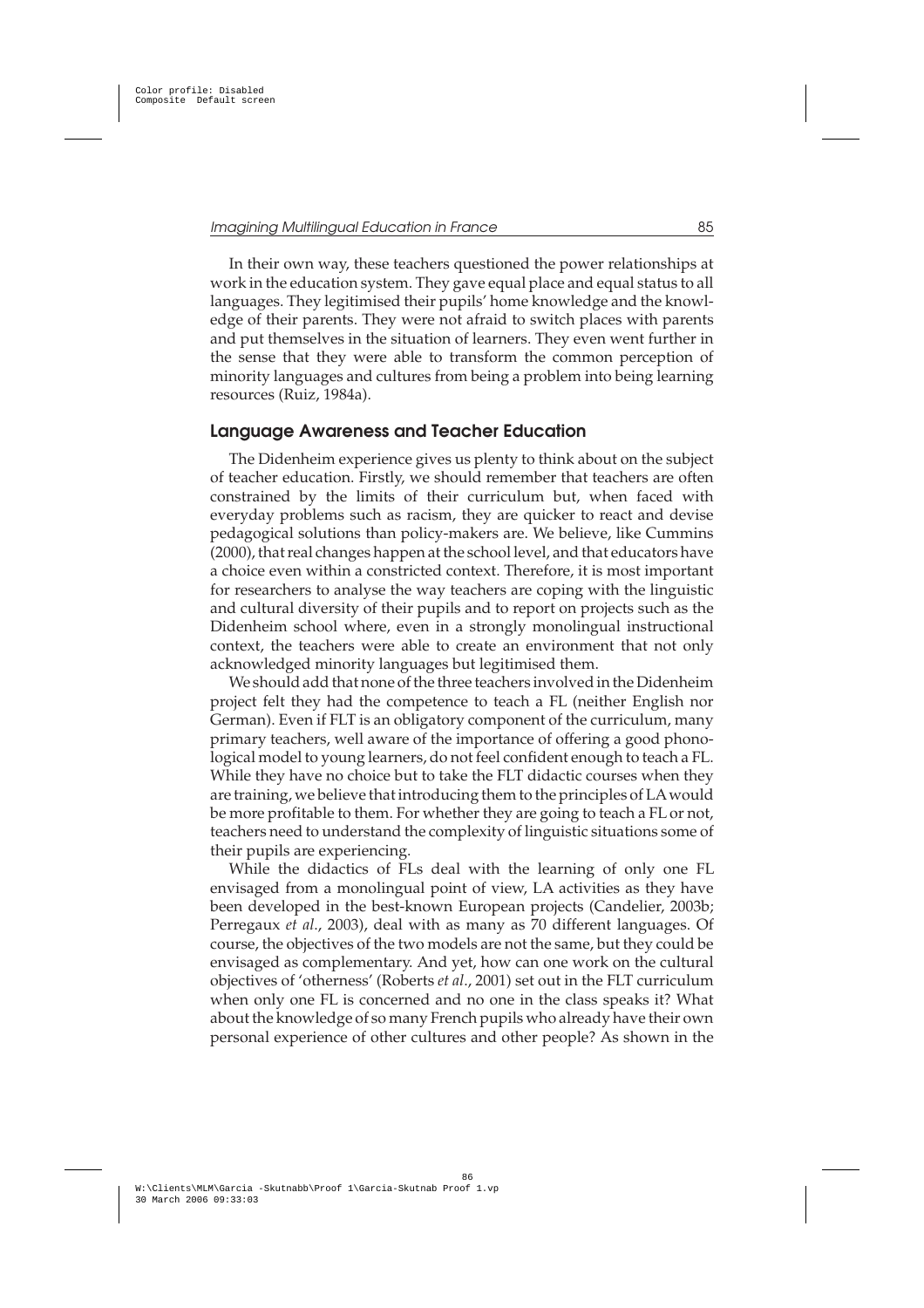Didenheim project, opening to others can bwgin with learning a few words from the home language of one's classmates. From the teachers' point of view, is it not self-defeating to talk about opening to others in the English class and at the same time to negate or ignore the otherness of one's own pupils?

In the French curriculum at present, no school subject deals with the question of linguistic and cultural diversity, not even the section entitled 'Living together' (MEN, 2003: 97-104). Therefore, as language educators, we feel that more than one pedagogical model should be presented to future primary teachers, and that it is not enough today in our globalised world to learn one or two dominant languages. Just like the protection of the environment is now part of the science curriculum, young children should be made aware of the wealth of languages spoken by human beings and of the value of their own, whether they are monolingual, bilingual or multilingual.

In the domain of teacher education, language awareness activities can be a basis for a first introduction to sociolinguistics. It can help future teachers to reflect on their own language- learning experiences and to change their attitudes towards the traditional ideal criteria - the model of the native speaker, the 'perfect' bilingual, the priority of the national language, the relationship between L1 and L2 for minority speakers at school. The materials developed for the EVLANG and JALING European projects (Candelier, 2003a, 2003b) and the Swiss EOLE project (Perregaux *et al*., 2003) give examples of what a curriculum in LA can include. The activities designed for children can easily be used with teachers and are also accompanied by teachers manuals which address many issues related to language and languages. It can also make them aware that 'when linguistic diversity is the norm, it is no longer acceptable for mainstream teachers to believe that supporting second language learners is not an essential part of their responsibility (Bourne, 2003: 29).

Thus the competence needed by teachers for LA is of a different nature from FLT competence. It focuses on attitudes rather than on aptitude, and it should lead to reflection on the relationship between language and power, on the lack of equality towards different languages in our curriculum (Heller, 2002; Hornberger, 2003), as well as to awareness of the way power operates in a classroom.

As to integrating parents into pedagogical projects, the Didenheim experience could be cited as an example of good practice. The teachers were very supportive and open to the parents' varied suggestions, appreciative of their efforts, sensitive to their needs. Teachers were also very motivated to learn from parents. This was particularly important again for the parents of minority backgrounds who usually find it rather intimidating to approach teachers. What was built over the three years was a relationship of mutual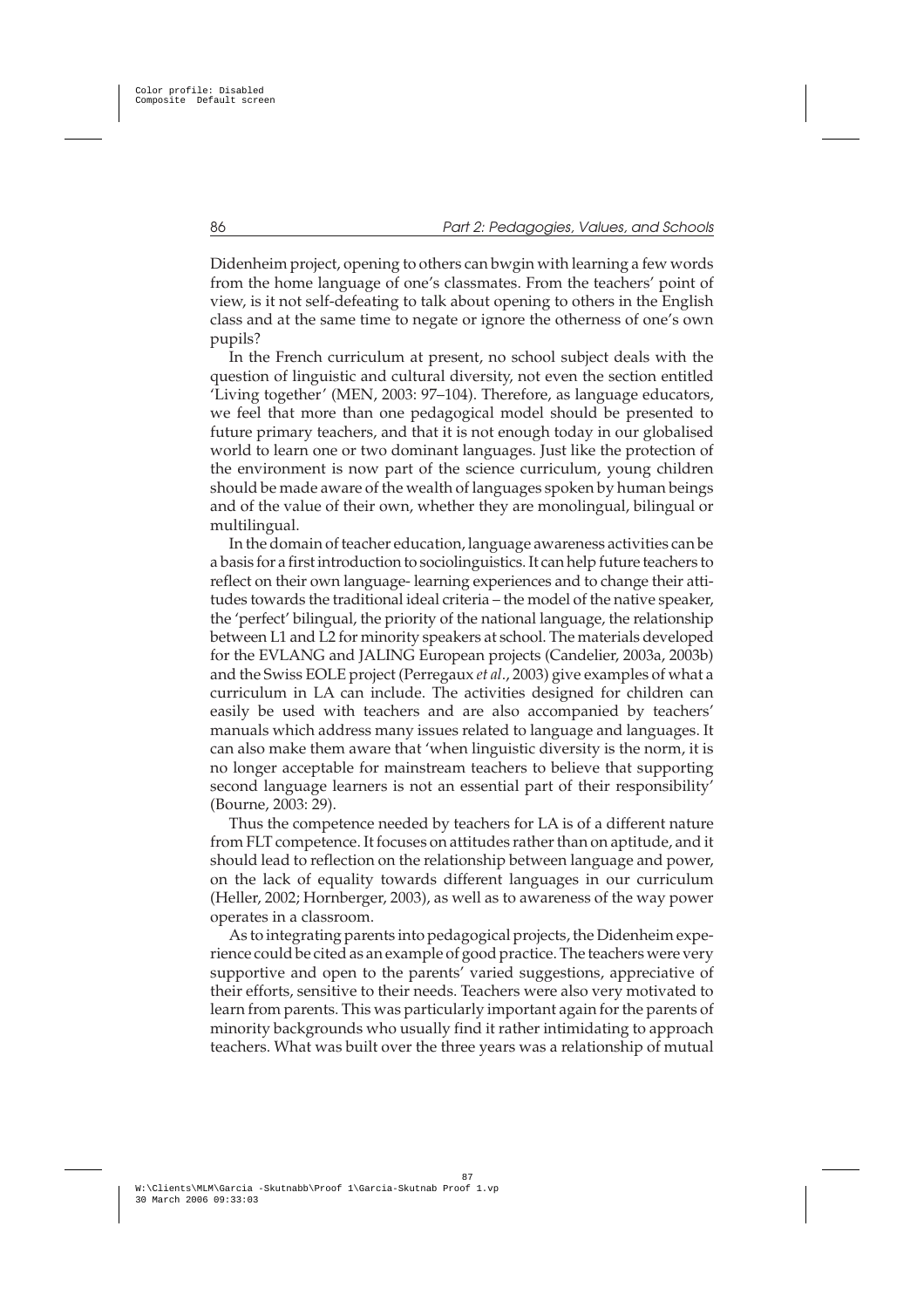trust and respect without which the project could not have taken place and which led to a real educational partnership (Cummins, 2000).

## **Conclusion**

As a model of language education, LA fills a gap in teacher education and includes objectives that go far beyond those of FLT. It builds bridges between languages themselves, between various school subjects, between home and school, and between school and the wide world where multilingualism is the norm. We would say that it represents a first attempt at 'accommodating the greater language and cultural hybridity of the 21st century' (García, 2006).

Admittedly, more research needs to be carried out to evaluate exactly what children learn through LA activities and how much of an impact it can have on their attitudes and motivation to learn languages. The LAmodel is not a panacea. Recent research at European level (Genelot, 2002) indicated that the approach benefited children with learning difficulties as well as children from multilingual background, but only when they had been exposed to at least 35 hours of LA activities. The work of De Goumoëns *et al*. (1999) in Switzerland showed that teachers responded very positively to the LAmodel and believed it was important not only for minority language speakers but for monolingual pupils as well. The Didenheim project shows convincingly that young learners are very keen to know more about the wealth of languages spoken in their environment and in the world. Thus it questions the early FLT model where the learning of one dominant language such English tends to dampen pupils' curiosity for other languages.

Finally, and most importantly, the LAmodel is neither a model for monolinguals nor is it a compensatory approach for minority speakers. It is an inclusive model, aimed at all learners, integrating the languages and cultures of all pupils, based on learners' knowledge of any and every language, including the school language. For these very reasons, it can be a first step towards making our schools multilingual.

The Didenheim project shows that teachers are able to devise 'radical' programmes (Bourne, 2003), that they could adapt their mainstream classroom to respond to the needs of their bilingual pupils, and through this process educate their monolingual pupils. Furthermore, teachers can learn to develop cooperative, team-teaching strategies with parents, which have the effect of empowering parents from minority backgrounds. If multilingualism is about 'how people relate together' (Skutnabb-Kangas, 2004a), the Didenheim project is an illustration of a learning community coming together to learn together to live together in harmony.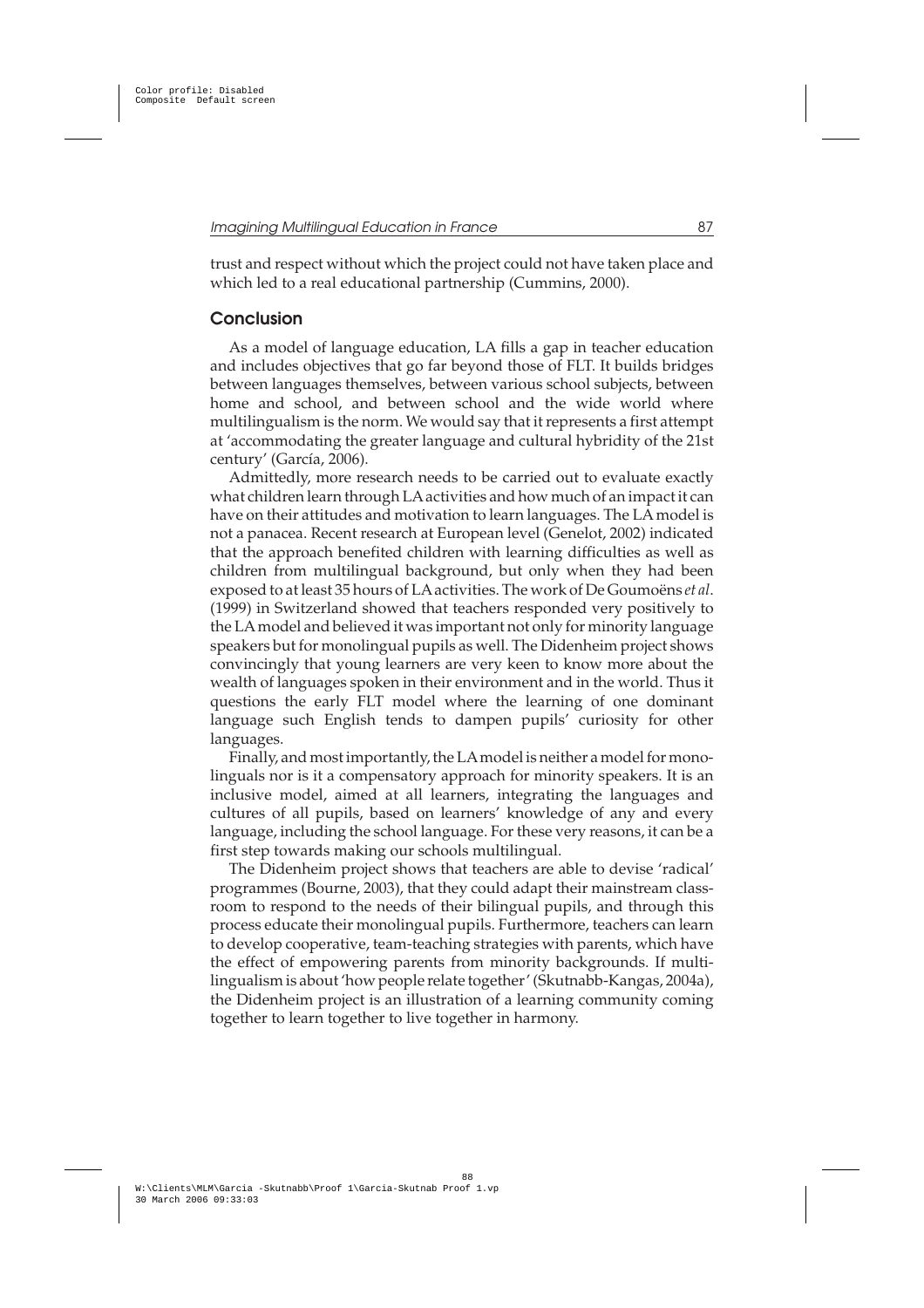#### **Language awareness websites**

Austria:

Kiesel: www.zse3.asn-graz.ac.at

Belgium:

http://www.mag.ulg.ac.be/eveilauxlangues/

California:

- Language Awareness for Education: Leo Van Lier's personal site about LanguageAwareness at http://maxkade.miis.edu/Faculty\_ Pages/lvanlier/language.html
- http://www.lmp.ucla.edu/

Canada:

- ELODIL: www.elodil.com
- Site sur l'aménagement linguistuque et les langues dans le monde http://www.tlfq.ulaval.ca/axl/: e

Finland:

 Metalinguistic Awareness and foreign language learning (Centre for Applied Language Studies, University of Jyväskylä) at www.solki. jyu.fi/english/research/

France:

http://plurilangues.univ-lemans.fr/index.php

United Kingdom

- ALA: Association for Language Awareness at www.lexically.net/ala (Richard Aplin, Treasurer, School of Education, University of Leicester, 21 University Rd, Leicester, LE1 7RF, UK)
- *Language Awareness*: Journal of the ALA association, published by Multilingual Matters, Clevedon: UK (on-line magazine subscription required) at www.multilingual-matters.co.uk

Council of Europe:

 http://www.coe.int/T/E/Cultural\_Co-operation/education/ Languages/

### **Notes**

- 1. These terms are our translation of *Délégation Générale pour la Langue Française (known as DGLF) and Délégation générale pour la Langue Française et les langues de France* (known now as DGLFLF). The emphasis is ours as well.
- 2. The term 'Berber' will be used throughout this chapter because it is the term used in France for the people and the language and was also the term used in the project discussed here by the Berber participant herself. It is not a derogatory term in France, where the umbrella term 'Amazigh' is used only by experts. Amazigh covers several dialects such as Kabyle, Tachelhit, Rifain, Chaoui and Touareg.
- 3. See Colinet & Morgen (2004: 261–275) for more details and recent figures.
- 4. There are many reasons for this: the historical situation of Alsace, and the fact that German is still perceived as 'the language of the enemy' (Mombert, 2001), the lack of choice of other languages particularly English, the pedagogical approach and its lack of links with the local dialect, Alsatian.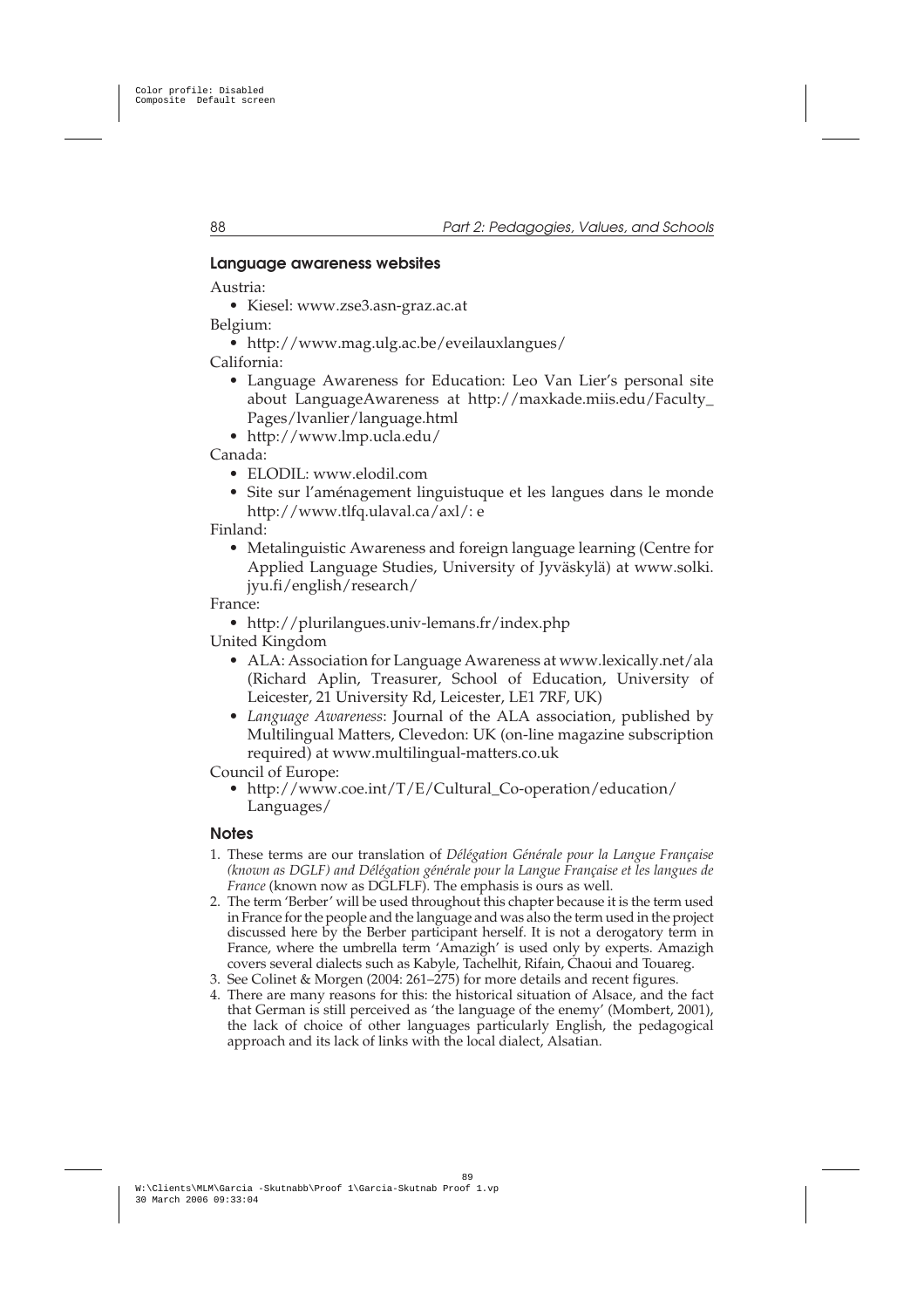#### **Summary**

This chapter presents a *language awareness* project in a primary school in Alsace, France where, over three years, children aged 6 to 9 have been introduced to 18 languages and their associated cultures. The aims of the project were twofold – to legitimate the regional and immigration languages of some of the pupils in the eyes of all learners (monolinguals and bilinguals alike), and to educate children to the wealth of linguistic and cultural diversity before they start to learn one foreign language at primary school.

The language awareness approach developed in the project is analyzed in terms of an alternative model of language education that can transform the traditional monolingual habitus of most schools and sow the seeds of multilingual education. The educational partnership developed by the teachers with the parents is an example of a collaborative approach through which speakers of minority languages can be empowered.

*Cet article relate une expérience d'éveil aux langues dans une école primaire en Alsace, France, expérience qui a duré tois ans et au cours de laquelle 18 langues et* les cultures qui leur sont associées ont été présentées à des enfants de 6 à 9 ans. Le *projet avait deux objectifs principaux: la légitimation des langues minoritaires régionales et de l'immigration auprès de tous les enfants, qu'ils soient monolingues ou bilingues, et l'éducation à la pluralité linguistique et culturelle avant le début de l'apprentissage d'une langue étrangère àl'école.*

*L'approche de l'éveil aux langues, telle qu'elle a été développée dans le projet, est présentée comme un modèle alternatif d'éducation linguistique qui pourrait transformer l'habitus monolingue traditionnel de nombre d'écoles et jeter les bases d'une éducation au multilinguisme. Le partenariat éducatif que les enseignantes ont su construire avec les parents est un exemple d' approche collaborative qui apermis aux locuteurs de langues minoritaires de voir leur langue, leur culture et leur savoir valorisés*. (French)

*Artikkelissa esitellään Ranskassa, Elsassin maakunnassa toteutettu projekti, jossa pyrittiin lisäämän oppilaiden kielitietoisuutta. Kolmen vuoden ajan perusasteen 6–9 – vuotiaille lapsille esiteltiin 18 eri kieltä sekä niihin kiinteästi liittyviä kulttuureja. Projektin tavoitteet olivat kahdenlaisia: ensinnäkin haluttiin legitimoida oppilaiden käyttämät – joko alueelliset tai maahanmuuttajaryhmien käyttämät – kielet kaikkien oppilaiden keskuudessa, olivatpa nämä yksi- tai kaksikielisiä. Toiseksi haluttiin kasvattaa lapset ymmärtämään kielellisen ja kulttuurisen rikkauden arvo ennen kuin he aloittavat ensimmäisen vieraan kielen opiskelunsa perusasteella.*

*Projektissa kehitettyä kielitietoisuutta lisäävää lähestymistapaa analysoidaan vaihtoehtoisen kielikasvatuksen pohjalta. Tämä malli voi muuttaa useimpien koulujen noudattaman perinteisen yksikielisen käytännön ja antaa ideoita monikieliseen opetukseen. Opettajien kehittelemä kasvatuksellinen yhteistyö*